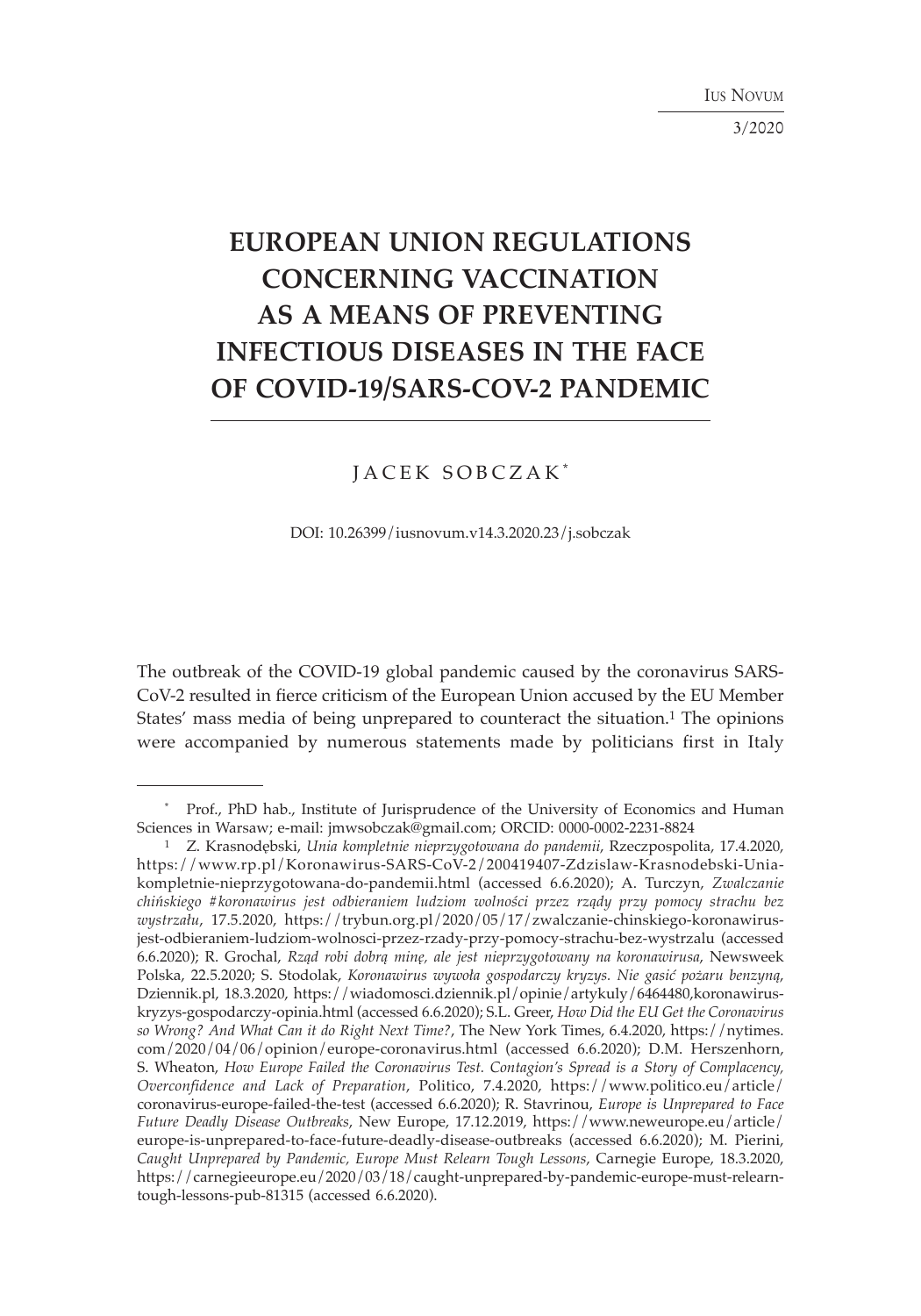and then in other EU countries. The criticism also concerned the World Health Organisation (WHO) accused of failure to satisfy people's expectations. The US president expressed particularly harsh criticism of the situation and threatened to withdraw the United States' funding for the organisation.2 Those attacks were undoubtedly aimed at shifting responsibility for failure to prepare the infrastructure and coordinate activities in particular states. It was ignored that for years the WHO and the European Union bodies even to a greater extent, developing the foundations of health policy, have been drawing attention to the need to work out the rules of preventing a pandemic in many normative acts. It was argued that it was not possible to develop vaccines against a pandemic. However, it was indicated that states should prepare for such a hazard. Concerns were also voiced in relation to anti-vaccination movements which influence Member States' societies with the use of the freedom of speech and communications media.3

Article 168 placed under Title XIV Public health of the Treaty on the Functioning of the European Union (hereinafter TFEU) in seven successive paragraphs determines the European Union powers to act in the sphere of public health, specifies its objective and indicates activities that should be undertaken in order to achieve those aims, at the same time defining measures that can be used.4 Obviously the

<sup>2</sup> It finally happened on 20 May 2020. See C. Finnegan, *Trump Escalates Fight Against World Health Organization, Threatens to Permanently cut US Funds*, ABC News, 20.5.2020, https://abcnews. go.com/Politics/trump-escalates-fight-world-health-organization-threatens-permanently/ story?id=70771446 (accessed 6.6.2020); *Coronavirus: What are President Trump's Charges Against the WHO?*, BBC, 1.6.2020, https://www.bbc.com/news/world-us-canada-52294623 (accessed 6.6.2020); B. Lovelace Jr., *Trump Says the U.S. will cut Ties with World Health Organization*, CNBC, 29.5.2020, https://www.cnbc.com/2020/05/29/trump-says-the-us-will-cut-ties-with-worldhealth-organization.html; A. Wolska, *Trump: USA zrywają relacje ze Światową Organizacją Zdrowia*, Euractive.pl, 31.5.2020, https://www.euractiv.pl/section/bezpieczenstwo-i-obrona/news/

trump-usa-who-zerwane-relacje-chiny-pandemia-koronawirus (accessed 6.6.2020). 3 *Ruchy antyszczepionkowe jednym z największych zagrożeń dla zdrowia*, Medycyna Praktyczna, 17.1.2019, https://www.mp.pl/szczepienia/aktualnosci/202357,ruchy-antyszczepionkowejednym-z-najwiekszych-zagrozen-dla-zdrowia (accessed 6.6.2020); N. Sayegh, *Europe's Anti-vaxxers Could Lead to a Public Health Crisis*, TRT World, 5.11.2019, https://www.trtworld.com/opinion/ europe-s-anti-vaxxers-could-lead-to-a-public-health-crisis-31141 (accessed 6.6.20202); H. Larson, A. de Figueiredo, E. Karafllakis, M. Rawal, *State of Vaccine Confidence in the EU 2018*, European Commission, Luxembourg 2018, https://ec.europa.eu/health/sites/health/files/vaccination/ docs/2018\_vaccine\_confidence\_en.pdf (accessed 6.6.2020); K. Jennings, *48 Percent of Europeans Believe False Claims on Vaccines. While Most People Agree Vaccines are Important, a Relative Majority Incorrectly Believe they Often Cause Serious Side Effects*, Politico, 26.4.2019, https://www.politico. eu/article/poll-48-percent-of-europeans-believe-false-claims-on-vaccines (accessed 6.6.2020); Ph. Oltermann, *Europe's Covid Predicament – How do you Solve a Problem Like the Anti-vaxxers?*, The Guardian, 23.5.2020, https://www.theguardian.com/world/2020/may/23/europes-covidpredicament-how-do-you-solve-a-problem-like-the-anti-vaxxers (accessed 6.6.2020); K. Juničić, S. Michalopoulos, *Measles hit Zagreb as Social Media Join Fight Against Anti-vaccination*, Euractive, 24.9.2019, https://www.euractiv.com/section/health-consumers/news/measles-hit-zagreb-associal-media-join-fight-against-anti-vaccination (accessed 6.6.2020).

<sup>4</sup> The founding treaties did not contain regulations granting the European Community institutions powers in the field of public health. The European Communities founding treaties did not deal with the sphere of public health at all. Integration was designed to have only an economic dimension. The concept of health was used in Article 69 Treaty establishing the European Coal and Steel Community (hereinafter TECSC), in which the Member States were obliged to eliminate any limitations to employment in coal and steel industry, with the exception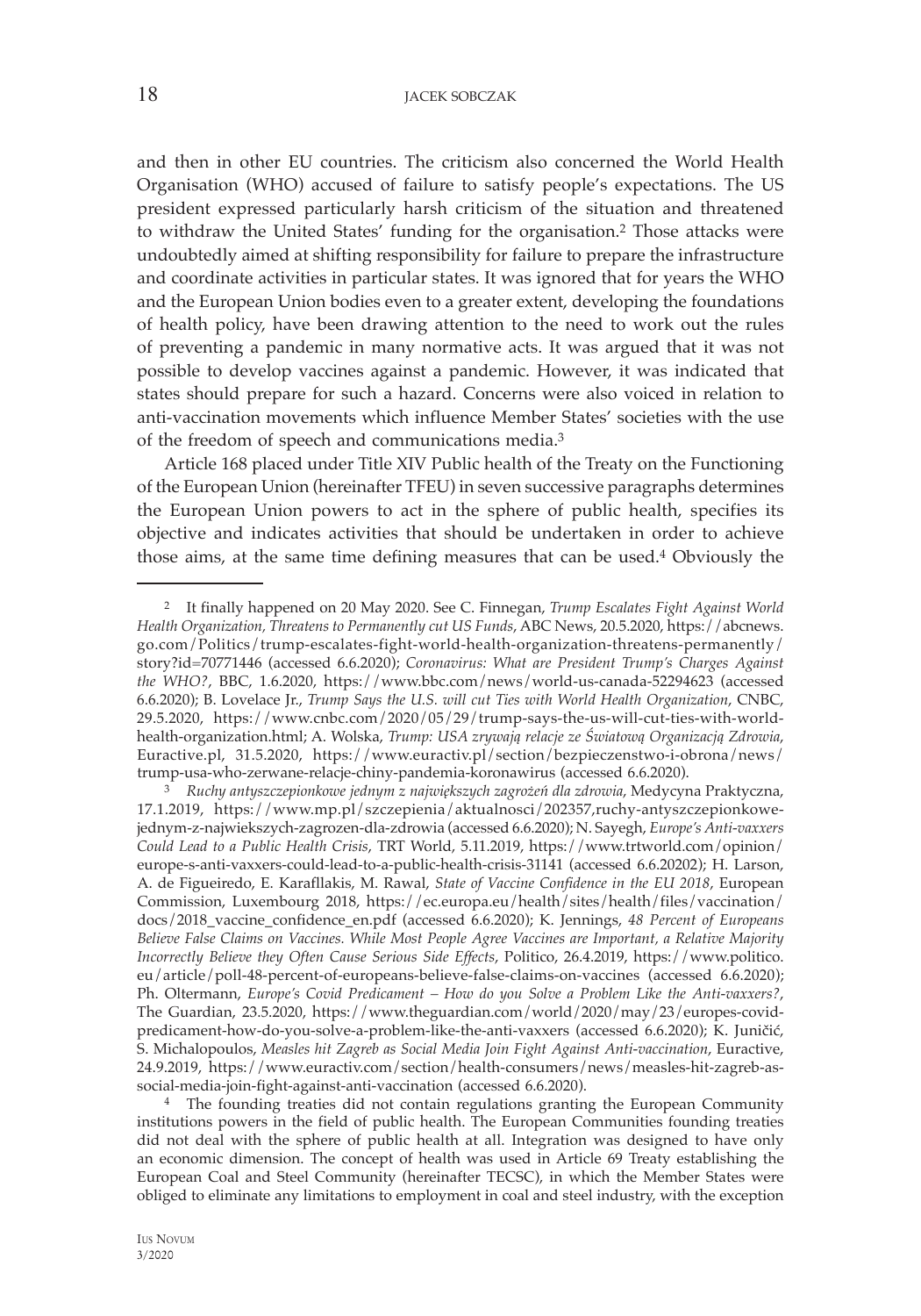powers of the European Union in the field of public health support, coordinate and supplement the activities of the Member States. However, Article 168 para. 6 TFEU stipulates that the Council, on a proposal from the Commission, may also adopt recommendations for the purposes set out in Article 168 TFEU. Certainly, the recommendations cannot lead to harmonisation of national statutory and implementing provisions, nevertheless Article 168 makes it possible to undertake normative actions aimed at ensuring high quality standards and security of

of those that result from the need to protect health and public order. Not earlier than in the Treaty establishing the European Atomic Energy Community (hereinafter TEAEC), were there declarations concerning the need to create the conditions of safety necessary to eliminate hazards to the life and health of the public (recital 4 of the Preamble). Article 30 of Chapter 3 of the Treaty grants the Commission and the Council powers to establish basic standards for the protection of the health of workers and the general public, however, only against the dangers arising from ionizing radiations. Similar solutions can be found in the Treaty establishing the European Economic Community (hereinafter TEEC). Article 56 TEEC allows issuing national regulations concerning special treatment of foreign nationals on grounds of public health. Article 57 TEEC envisages progressive abolition of limitations and coordination of national provisions concerning medical and allied professions, including pharmaceutical ones, in order to make it easier for citizens of one Member State to take up and pursue activities as self-employed persons in another Member State. Article 118 TEEC obliges the Commission to promote close cooperation between the Member States in the field of protection against occupational accidents and diseases by conducting studies, delivering opinions and arranging consultations (D. Bach-Golecka, *Pomiędzy solidarnością a wspólnym rynkiem. Uwagi na tle orzecznictwa ETS dotyczącego usług medycznych*, [in:] S. Biernat, S. Dudzik (eds), *Przepływ osób i świadczenie usług w Unii Europejskiej. Nowe zjawiska i tendencje*, Warszawa 2009, p. 287; A. Krajewska, *Ochrona zdrowia w Unii Europejskiej*, [in:] J. Barcz (ed.), *Polityki Unii Europejskiej: polityki społeczne, aspekty prawne*, Warszawa 2010, p. 67). The issue concerning the protection of health occurred in recital 4 TEAEC and Article 36 TEEC. The latter normative act admits the application of prohibitions or restrictions on imports, exports or goods in transit justified on grounds of health and life of humans. Article 129 Treaty on European Union (the Maastricht Treaty) introduced a clear competence of the Community in the field of public health. A successive change was introduced by the Treaty of Amsterdam, which recognised public health as one of the priorities of the European Community. Article 152 of the Treaty establishing the European Community (TEC) imposed an obligation to maintain a high level of human health protection and the Community action should be directed towards improving public health, preventing human illnesses and diseases, and obviating sources of danger to human health. It was aimed at fighting against the major health scourges by promoting research into their causes, their transmission and prevention, as well as health information and education (see M. Malczewska, [in:] K. Kowalik-Bańczyk, M. Szwarc-Kuczer, A. Wróbel (ed.), *Traktat o Funkcjonowaniu Unii Europejskiej*, Vol. II, Warszawa 2012, pp. 1048–1053). The Single European Act added Article 118a to TEEC obliging the Member States to pay particular attention to encouraging improvements, especially in the field of health protection. On the other hand, the amended Article 108 TEEC recommended that the Community institutions adopt high level of standards for health protection in the field of healthcare. It corresponded to Article 130r added to TEEC, indicating that one of the Community's aims in the field of natural environment is to contribute to the protection of human health. Further changes in this respect were introduced in the Maastricht Treaty, where the content of Article 129 TEC was changed, and ensuring a high level of human health protection was indicated as one of the aims of the Community, feasible by encouraging cooperation between the Member States. The Treaty recommended that health protection requirements should form a constituent part of the Community's other policies. Article 129 TEC was amended by means of the Treaty of Amsterdam, which recognised public health as one of the European Community's priorities. In accordance with the amended Article 152 para. 1 TEC, the Community action in the area should take into account improvement of public health, prevention of human illnesses and diseases, and obviating sources of danger to human health. The action should cover the fight against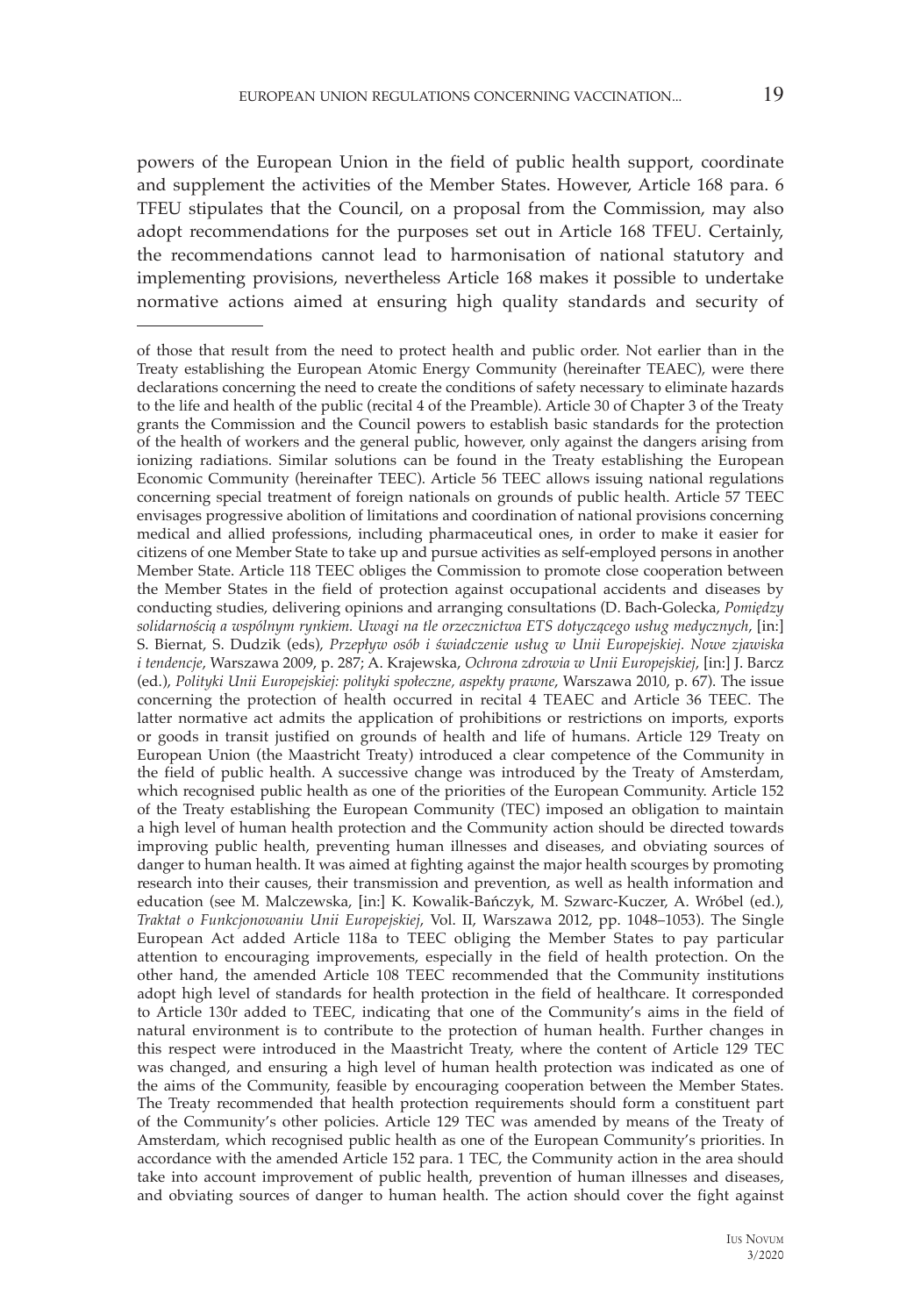therapeutic and medicinal products and health protection. Article 168 para. 4 TFEU provides that the European Parliament and the Council, acting in accordance with the ordinary legislative procedure and after consulting the Economic and Social Committee and the Committee for the Regions, can adopt relevant measures. The measures may be designed to protect and improve human life, in particular to combat the major cross-border health scourges. They may also concern monitoring serious cross-border threats to health, early warning of such threats and combating them. The direct objective of those measures should be the protection of public health, especially regarding tobacco and the abuse of alcohol. The events in recent weeks, the occurrence of the coronavirus  $(SARS-CoV-2)^5$  causing the COVID-19 disease, prove that Europe is in fact one organism and great mobility of its citizens indicates that health protection should be treated as a category concerning the continent and even the whole world.

The European Union's health policy, although it seems to result only from Article 168 TFEU, is based on quite detailed regulations adopted later. They concern prevention of human diseases and illnesses, elimination of the sources of threats to physical and mental health, prevention and combat of infectious diseases, and reduction of the harmful consequences of addictions (especially drug addiction, abuse of alcohol and tobacco). In addition, cross-border cooperation between Member States in the field of provision of health services and cooperation with non-EU countries became subject to regulation.6 Within its health policy, the EU

the major health scourges by complementing national policies. Article 152 para. 5 TEC recognised exclusive responsibilities of the Member States for the organisation and delivery of health services and medical care. Although the Treaty of Nice did not introduce any changes in the field of public health, Article 3 of the Charter of Fundamental Rights adopted then recognised everyone's right to respect for his or her physical and mental integrity, indicating that in the field of medicine and biology, the following must be respected in particular: the free and informed consent of a person concerned, according to the procedures laid down by law. Article 35 of the Charter of Fundamental Rights formulates what constitutes the basis of patients' rights by stating that: 'Everyone has the right of access to preventive health care and the right to benefit from medical treatment under the conditions established by national laws and practices. A high level of human health protection shall be ensured in the definition and implementation of all the Union's policies and activities.' The content of Article 35 is based on the text of Article 152 TEC and Article 11 of the European Social Charter. For more on the issue, see A. Świątkowski, *Karta Praw Społecznych Rady Europy*, Warszawa 2006, pp. 369–376; *idem*, *Prawo socjalne Rady Europy*, Kraków 2006, pp. 152–157. 5 K. Pyrć, *Ludzkie koronawirusy*, Postępy Nauk Medycznych XXVIII (4B), Borgis, 2015,

pp. 48–54. See Projekt ustawy o szczególnych rozwiązaniach związanych z zapobieganiem, przeciwdziałaniem i zwalczaniem COVID-19, innych chorób zakaźnych oraz wywołanych nimi sytuacji kryzysowych [Bill on special solutions related to prevention, counteracting and combating of COVID-19, other communicable diseases and the resulting crisis situations], Sejm paper No. 265, Sejm of IX term; *Getting your workplace ready for COVID-19* of 27 February 2020, available at https://www.who.int/docs/default-source/coronaviruse/getting-workplace-ready-<br>for-covid- 19.pdf?sfvrsn=359a81e7\_4 (accessed 8.3.2020, 13:03).

<sup>&</sup>lt;sup>6</sup> What may be particularly interesting in connection with that are agreements on partnership and cooperation with Russia and former Soviet republics. Such agreements were signed, inter alia, with Azerbaijan, Armenia, Georgia, Kazakhstan, Kyrgyzstan and Moldova, as well as Tajikistan. On the other hand, there are no such agreements with Ukraine and Belarus. The European Union conducts the so-called European Neighbourhood Policy, which covers three- to five-year bilateral Action Plans agreed with Belarus and Ukraine, as well as fourteen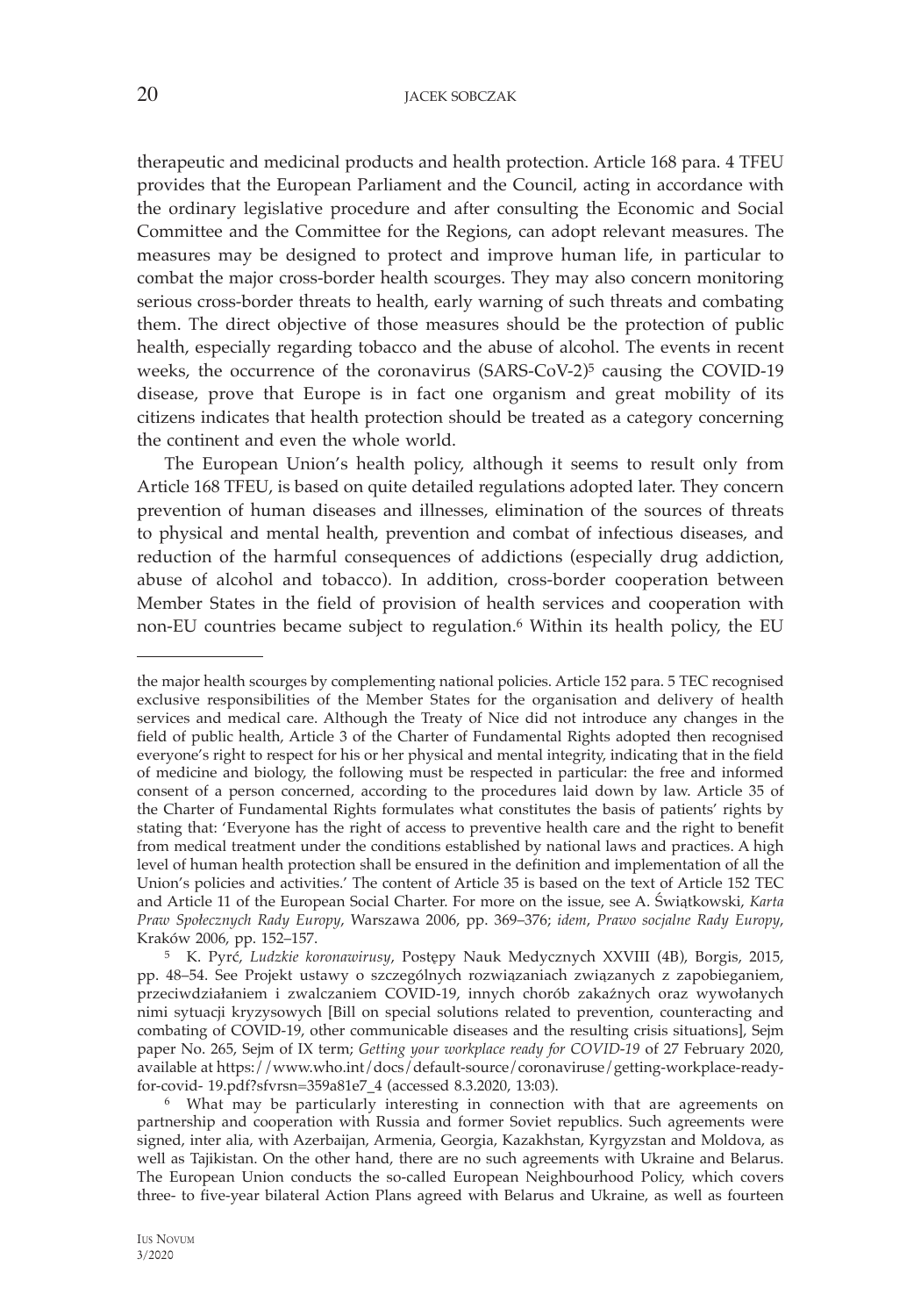establishes standards of quality and security of human organs and blood, thoroughly regulating the issue of blood donation, and the rules of dealing with blood and human tissues. In this area, there are also regulations concerning therapeutic and medicinal products, pharmaceutical policy, including the development of the therapeutic products market, and the regulation of medicinal products trade.7

The content of Article  $168$  TFEU, $8$  Title XIV, $9$  stipulates that a high level of human health protection shall be ensured in the definition and implementation of all Union policies and activities. The Union action, which must complement national policies, is directed towards improving public health, preventing physical and mental illness and diseases, and obviating sources of danger to physical and mental health. Such action must cover the fight against the major health scourges, by promoting research into their causes, transmission and prevention, as well as health information and education, and monitoring, early warning and combating serious cross-border threats to health.10

Article 168 para. 2 TFEU stipulates that:

The Union shall encourage cooperation between Member States in the areas referred to in this Article and, if necessary, lend support to their action. It shall in particular encourage cooperation between Member States to improve complementarity of their services in cross- -border areas. Member States shall, in liaison with the Commission, coordinate among themselves their policies and programmes in the areas referred to in paragraph 1. The Commission may, in close contact with the Member States, take any useful initiative to promote such coordination, in particular initiatives aiming at the establishment of guidelines and indicators, the organisation of exchange of best practice, and the preparation of the necessary elements for periodic monitoring and evaluation. The European Parliament shall be kept fully informed.

Armenia, Azerbaijan, Georgia, and Moldova.<br><sup>7</sup> The issues concerning the scope of health policy are thoroughly analysed by M. Malczewska, [in:] A. Wróbel (ed.), *supra* n. 5, pp. 1056–1085.

<sup>8</sup> The text of Article 168 was amended and given the present number by Article 2 para. 26 and Article 12 paras 1 and 2 of the Treaty of Amsterdam amending the Treaty on European Union, the Treaties establishing the European Communities and some other related acts – Dz.U. 2004, No. 90, item 864/31 – in connection with Poland's accession to the European Union. A successive change was introduced through Article 2 para. 2(a), (c), (d) and para. 127, and Article 5 paras 1 and 2 of the Treaty of Lisbon amending the Treaty on European Union, the Treaties establishing the European Community and some related acts, entering into force on 1 December 2009, OJ C 306, 17.12.2007, p. 1.<br><sup>9</sup> Title XIV was added by Article G(D) para. 38 of the Treaty on the Functioning of the

European Union, Dz.U. 2004 No. 90, item 864/30, in connection with Poland's accession to the European Union. The number of the Title was determined in Article 12 para. 1 of the Treaty of Amsterdam amending the Treaty on European Union, the Treaties establishing the European Communities and some related acts, Dz.U. 2004 No. 90, item 864/31 – in connection with Poland's accession to the European Union. The present numbers were determined in Article 5 para. 1 the Treaty of Lisbon amending the Treaty on European Union and the Treaty establishing the European Community, OJ C 306, 17.12.2007, p. 1 – entering into force on 1 December 2009.

10 J. Sobczak, *Prawo a medycyna*, Poznań 2018, pp. 33–48.

other states, including Algeria, Egypt, Georgia, Israel, Morocco and Tunisia, and offering the analysis of the directions of reform of national healthcare systems, exchange of best practices, research and statistical methods and information, participation in the network of control of infectious diseases, and cooperation between research laboratories. It is interesting that the European Neighbourhood Policy as well as agreements on partnership and cooperation cover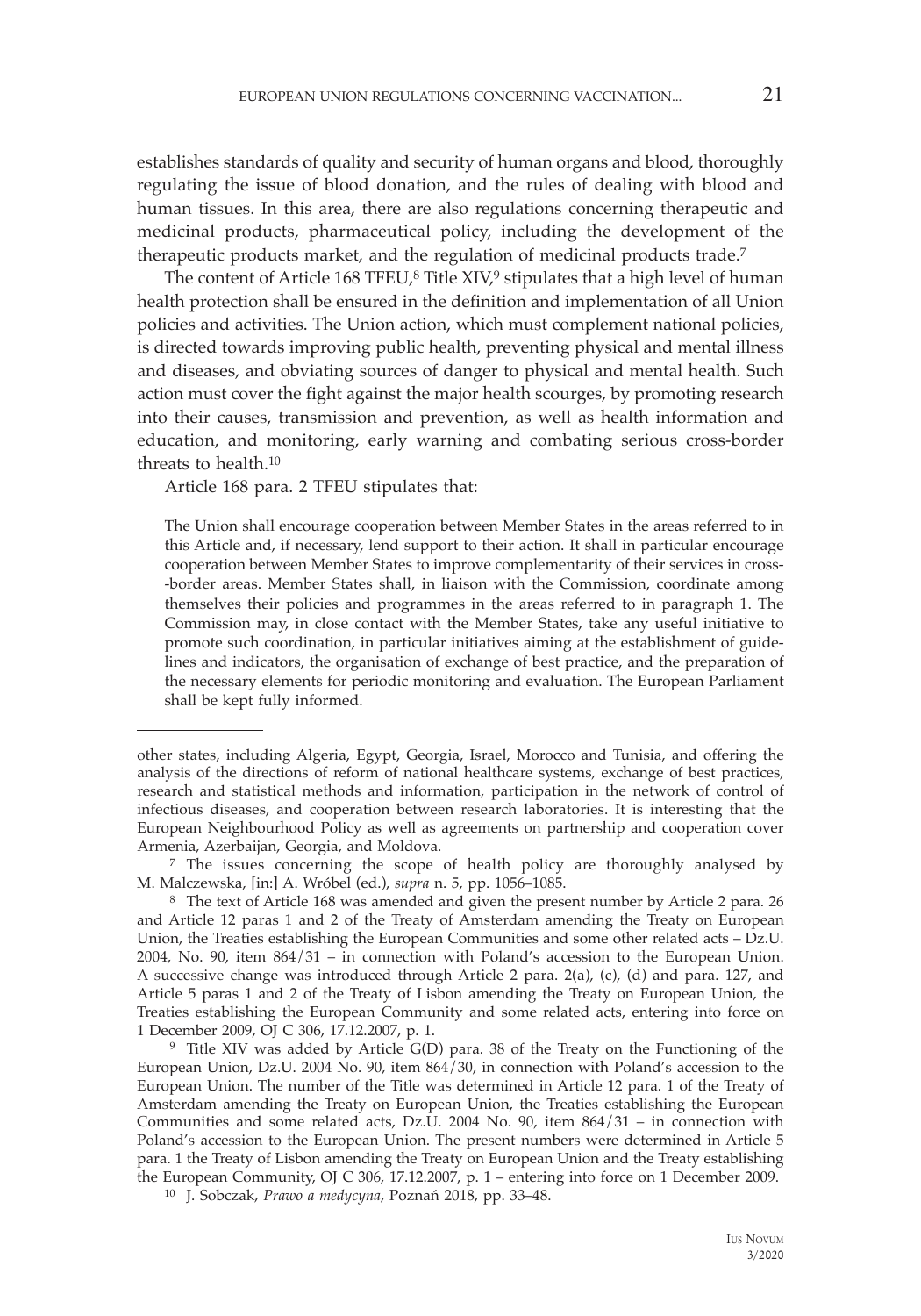## 22 **JACEK SOBCZAK**

It is also declared that the Union and the Member States should foster cooperation with third countries and the competent international organisations in the sphere of public health. Further on, it is laid down that the European Parliament and the Council, acting in accordance with the ordinary legislative procedure and after consulting the Economic and Social Committee and the Committee for the Regions, shall contribute to the achievement of the objectives referred to in this Article through adopting in order to meet common safety concerns: measures setting high standards of quality and safety of organs and substances of human origin, blood and blood derivatives; these measures shall not prevent any Member State from maintaining or introducing more stringent protective measures; measures in the veterinary and phytosanitary fields which have as their direct objective the protection of public health; measures setting high standards of quality and safety for medicinal products and devices for medical use (Article 168 para. 4 TFEU).11

It is also emphasised that the European Parliament and the Council, acting in accordance with the ordinary legislative procedure and after consulting the Economic and Social Committee and the Committee for the Regions, may also adopt incentive measures designed to protect and improve human health and in particular to combat the major cross-border health scourges, measures concerning monitoring, early warning of and combating serious cross-border threats to health, and measures which have as their direct objective the protection of public health regarding tobacco and the abuse of alcohol, excluding any harmonisation of the laws and regulations of the Member States (Article 168 para. 5 TFEU). Finally, it is emphasised that Union action must respect the responsibilities of the Member States for the definition of their health policy and for the organisation and delivery of health services and medical care. The responsibilities of the Member States include the management of health services and healthcare and the allocation of resources assigned to them. The measures referred to in Article 168 do not affect national provisions on the donation or medical use of organs and blood (Article 168 para. 7). It is also indicated that the Council, on a proposal from the Commission, may adopt recommendations for the purposes set out in that Article, designed to improve public health in order to combat the major health scourges and monitor, early warn of and combat serious cross-border threats to health.12

It should be emphasised that, as it is indicated in literature, diseases that can be prevented with the use of vaccination are recognised as the most serious health

<sup>11</sup> I. Wrześniewska-Wal, *Wspólnotowe regulacje prawne w obszarze zdrowia publicznego*, Prawo i Medycyna 4, 2004, p. 101 et seq.; P. Saganek, *Ochrona zdrowia*, [in:] J. Barcz (ed.), *Prawo Unii Europejskiej. Prawo materialne i polityki*, Vol. II, 2nd edn, Warszawa 2006, p. 585; *idem*, *Dostęp do usług medycznych w innych państwach członkowskich w świetle orzecznictwa Europejskiego Trybunału Sprawiedliwości*, Przegląd Prawa Europejskiego i Międzynarodowego 2, 2008, p. 59; M. Malczewska, [in:] A. Wróbel (ed.), *supra* n. 5, pp. 1048–1049.

<sup>12</sup> On this issue, see J. Sobczak, *Zdrowie publiczne a prawa pacjentów w transgranicznej opiece zdrowotnej*, [in:] M. Urbaniak, R. Staszewski (eds), *Aktualne problemy przemian systemu ochrony zdrowia w Polsce*, Poznań 2017, pp. 9–29; *idem*, *Poważne transgraniczne zagrożenie zdrowia w systemie prawa unijnego*, [in:] T. Gardocka, A. Fiutak, D. Jagiełło (eds), *Aktualne problemy prawne w psychologii i medycynie*, Warszawa 2018, pp. 117–134.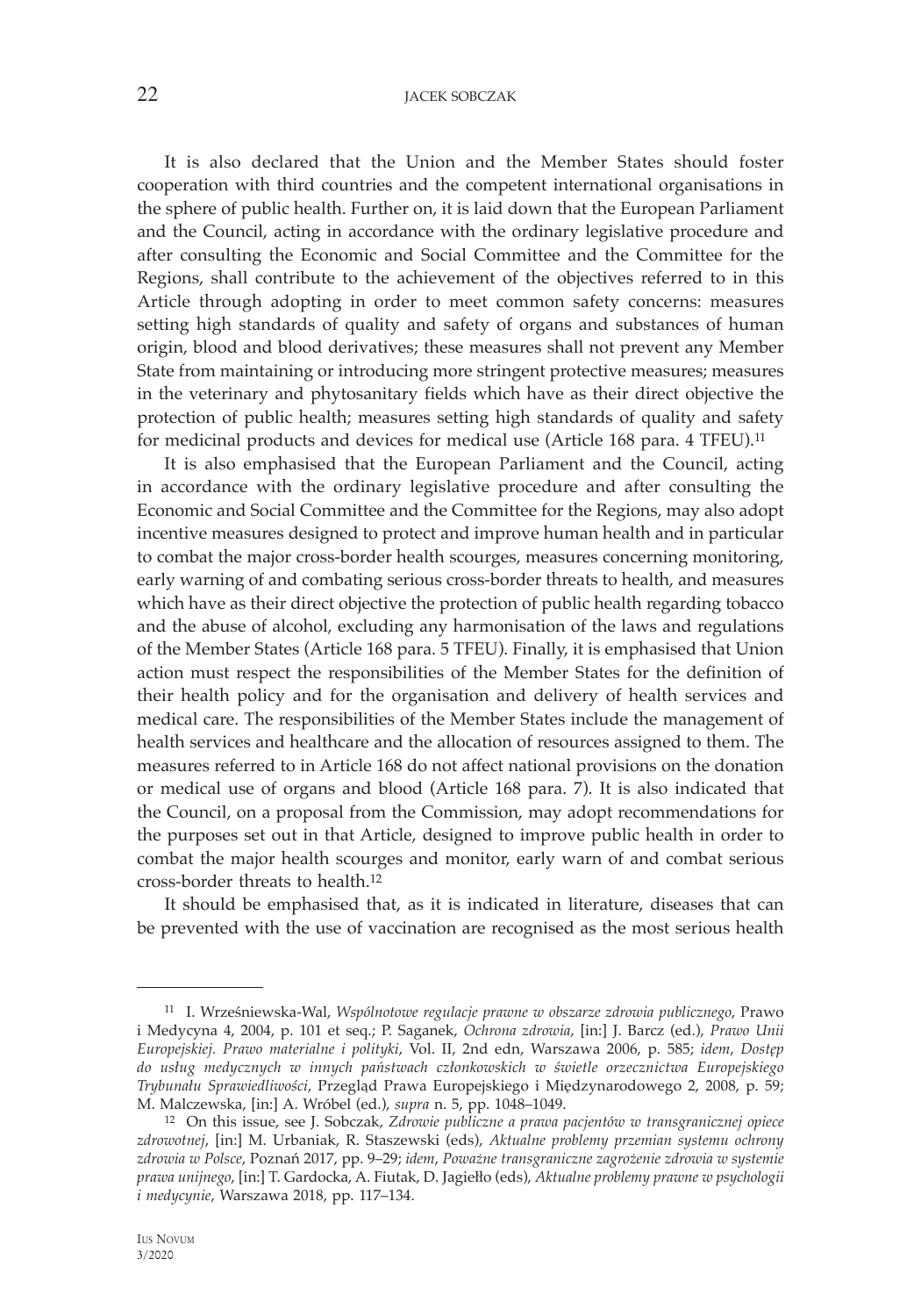scourges. The European Union has drawn attention to the significance of vaccination for the protection of public health many times on various occasions.

Directive 2000/54/EC of the European Parliament and of the Council of 18 September 2000 on the protection of workers from risks related to exposure to biological agents at work,13 which determines the minimum requirements designed to guarantee the safety of workers, including the necessity to offer preventive vaccination to workers who have not been already immune, is an example.

In 2000, the Global Alliance for Vaccines and Immunisation (GAVI) was formed. The Commission donated 83 million euros to the Alliance until 2015, which contributed to the immunisation of 277 million children in the period 2011–2015. The Commission declared to donate successive 200 million euros for the period 2016– 2020, planning to vaccinate 300 million children in this period. It should be added that during the World Health Assembly 2012, the ministers for health approved the Global Vaccine Action Plan (GVAP) in order to ensure access to important vaccines for everyone by 2020. In 2014, the WHO Regional Office for Europe endorsed the European Vaccine Action Plan for 2015–2020. In 2018, the common Union vaccination activities co-financed within the EU Third Health Programme started, first of all to exchange the best practice in the field of national vaccination and to determine technical requirements concerning electronic systems of information in the field of immunisation used to programme vaccination, set priorities in the field of research and development concerning vaccination and to do research aimed at resolving the problem of evading vaccination.14

It is worth mentioning that the Resolution  $70/1$ , Transforming our world: the 2030 Agenda for Sustainable Development, adopted by the UN General Assembly on 25 September 2015, aims to guarantee all people at any age health and to promote welfare, and emphasises the importance of vaccines in protecting people against diseases. At the same time, the European Union and its Member States adopted the European Consensus on Development 'Our World, our Dignity, our Future'.15

Directive 2001/83/EC of the European Parliament and of the Council of 6 November 2001 on the Community code relating to medicinal products for human use<sup>16</sup> and Regulation (EC) No 726/2004 of the European Parliament and

<sup>13</sup> OJ L 262, 17.10.2000, p. 21.

<sup>14</sup> See Regulation (EU) No 282/2014 of the European Parliament and of the Council on the establishment of a third Programme for the Union's action in the field of health (2014–2020) and repealing Decision No 1350/2007/EC (OJ L 86, 21.3.2014, p. 1). It is worth mentioning that the first Programme for the Union's action in the field of health 2003–2008 was adopted through the Decision of the European Parliament and of the Council of 23 September 2002 (OJ L 271, 9.10.2002, p. 1). The second Programme for Union's action in the field of public health 2008–2013 was adopted through the Decision of the European Parliament and of the Council of 23 October 2007 (OJ L 301, 20.11.2007, p. 3). Both programmes did not directly concern the issue of vaccination. However, it should be remembered that on 24 September 1998, the Decision 2119/98/EC of the European Parliament and of the Council set up a network for the epidemiological surveillance and control of communicable diseases in the Community (OJ L 268, 3.10.1998, p. 1).<br><sup>15</sup> Joint statement by the Council and the representatives of the governments of the Member

States meeting within the Council, the European Parliament and the Commission, *The New European Consensus on Development 'Our World, our Dignity, our Future'* (OJ C 210, 30.6.2017, p. 1). 16 OJ L 311, 28.11.2001, p. 67.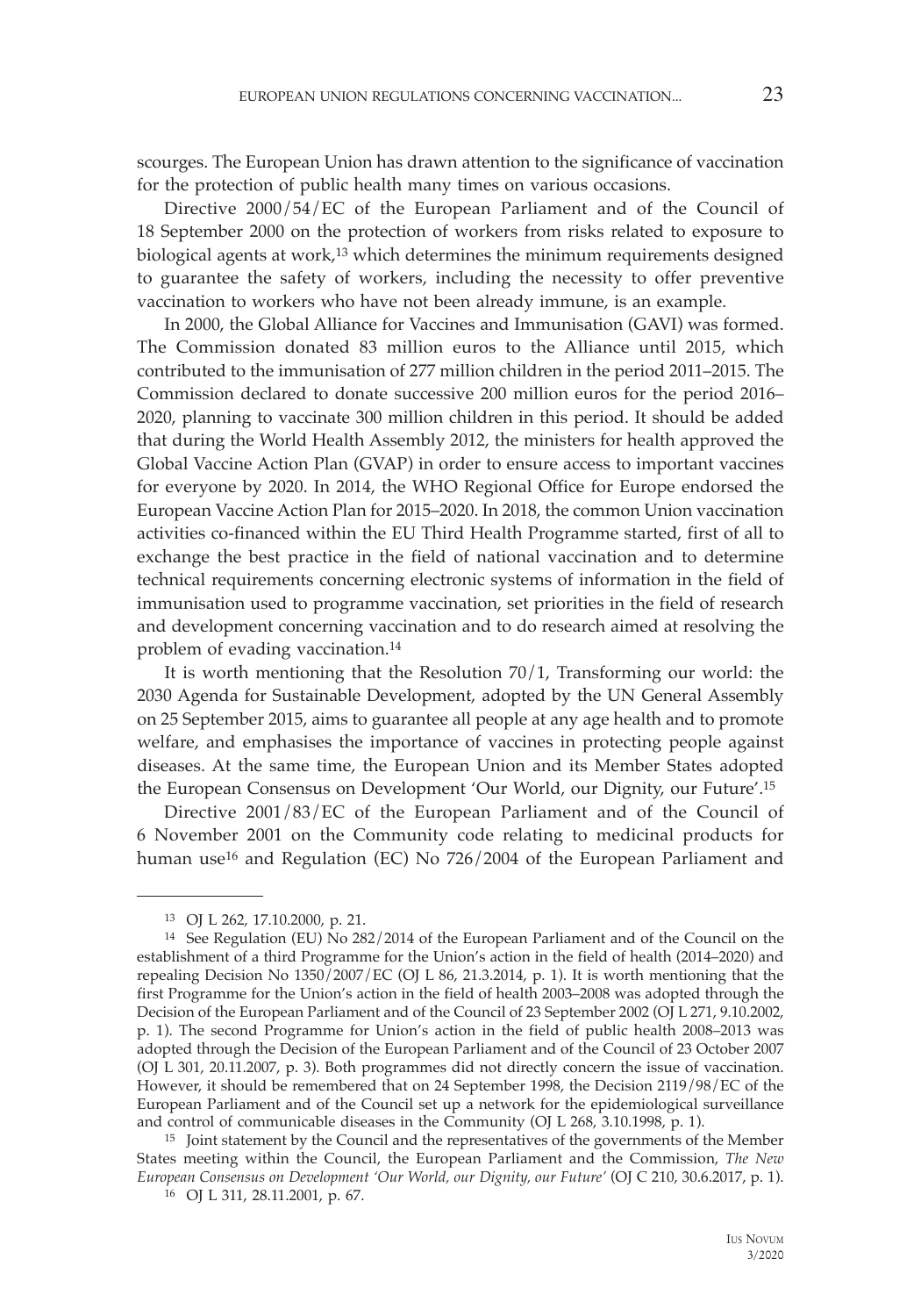of the Council of 31 March 2004 laying down Community procedures for the authorisation and supervision of medicinal products for human and veterinary use and establishing a European Medicines Agency17 authorised regulatory organs to promote and protect public health by granting authorisation for safe and efficient vaccines and by continuous assessment of benefits resulting from vaccination in relation to the risk arising from authorisation for marketing.

Council Directive 2010/32/EU of 10 May 2010 implementing the Framework Agreement on prevention from sharp injuries in the hospital and healthcare sector concluded by the European Hospital and Healthcare Employers' Association (hereinafter HOSPEEM) and the European Federation of Public Service Unions (hereinafter EPSU)18 stipulates that if the assessment reveals that there is a risk to the safety and health of workers due to their exposure to biological agents for which effective vaccines exist, workers must be offered vaccination.

The Council of the European Union in Council conclusions on childhood immunisation: success and challenges of European childhood immunisation and the way forward of 8 July 2011 asked the Member States and the Commission to prepare common action in order to exchange the best practices in the field of vaccination policy.19

Regulation (EC) No 851/2004 of the European Parliament and of the Council of 21 April 2004 establishing a European Centre for disease prevention and control (hereinafter ECDC) 20 states that the Member States must provide information on communicable diseases in accordance with Article 4 of Decision No 2119/98/EC of the European Parliament and of the Council of 24 September 1998 setting up a network for the epidemiological surveillance and control of communicable diseases in the Community.21 The annex to the decision provides a list indicating categories of communicable diseases, including diseases preventable by vaccination. The decision was repealed by Article 20 para. 1 Decision No 1082/2013/EU of the European Parliament and of the Council of 22 October 2013 on serious cross-border threats to health and repealing Decision No 2119/98/EC.22 The European Parliament in its Resolution of 8 March 2011 and the Council in its Conclusions of 13 September 2010 stressed the need to introduce a common procedure for the joint procurement of medical countermeasures, and in particular of pandemic vaccines, to allow the Member States, on a voluntary basis, to benefit from such group purchases, e.g. by obtaining advantageous prices and order flexibility with regard to a given product. With regard to pandemic vaccines, in the context of limited capacities at the global level, such a procedure would be undertaken with the aim of enabling more equitable access to vaccines for the Member States involved, to help them to better meet the vaccination needs of their citizens, in line with vaccination policies in the Member States. It is also indicated that the Commission will strengthen cooperation

<sup>17</sup> OJ L 136, 30.4.2004, p. 1.

<sup>18</sup> OJ L 134, 1.6.2010, p. 6.

<sup>19</sup> OJ C 202, 8.7.2011, p. 4.

<sup>20</sup> OJ L 142, 30.4.2004, p. 1.

<sup>21</sup> OJ L 268, 3.10.1998, p. 1.

<sup>22</sup> OJ L 293, 5.11.2013, p. 1.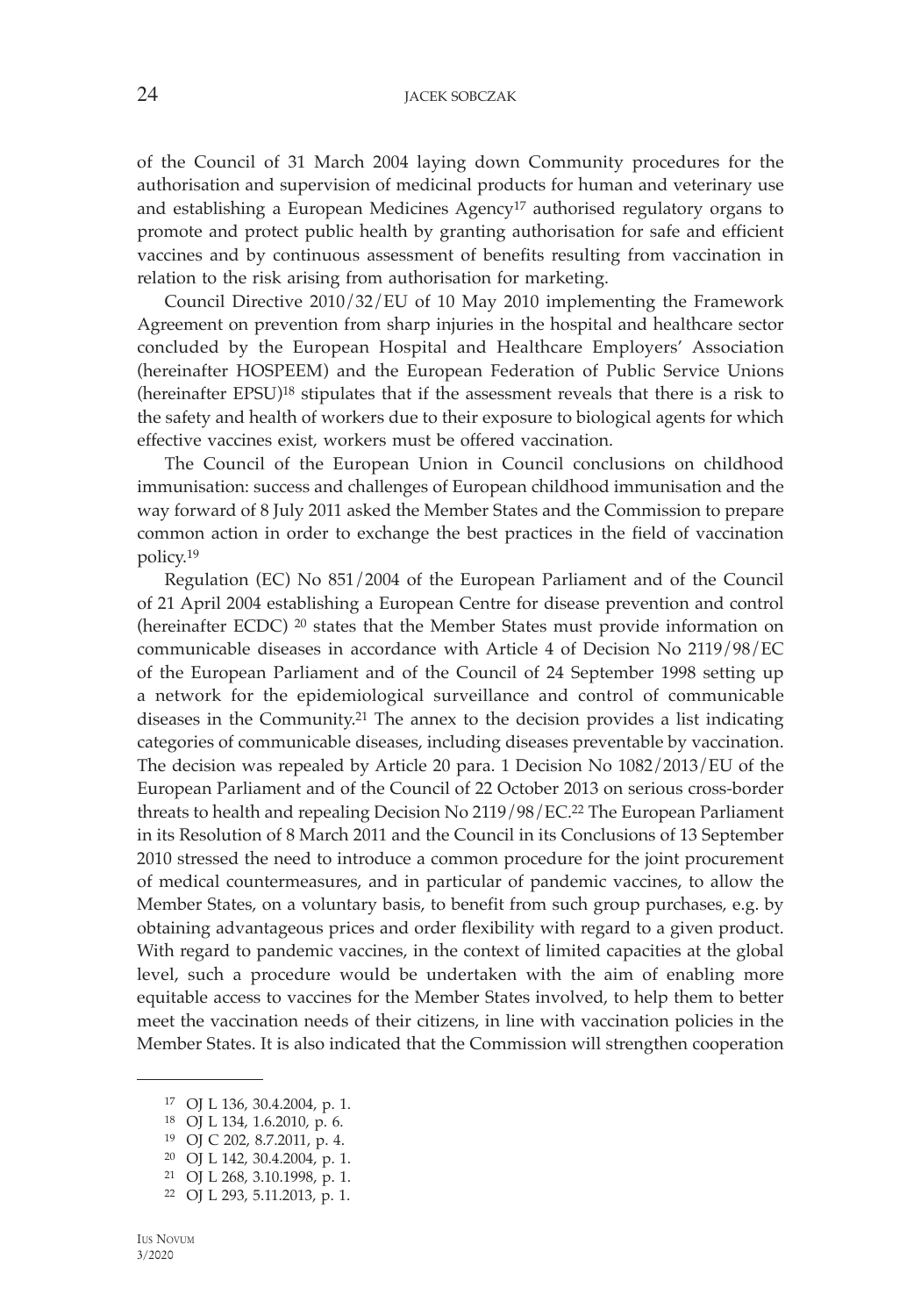with the European Medicines Agency and the WHO to improve the methods and processes through which information related to the coverage of vaccine-preventable diseases is provided.

Decision of 22 October 2013 emphasises that in case of a pandemic situation involving human influenza, it is possible to apply accelerated marketing of certain medicinal products as well as a human influenza vaccine even where certain nonclinical or clinical data are missing.23 It is emphasised that the occurrence of an event that is linked to serious cross-border threats to health and likely to have Europe-wide consequences could require the Member States concerned to take particular control or contact-tracing measures in a coordinated manner to identify those persons already contaminated and those persons exposed to risk.

Before recognising a situation of public health emergency at the Union level, the Commission should liaise with the WHO in order to share the Commission's analysis of the situation of the outbreak and to inform the WHO of its intention to issue such a decision. Where such a decision is adopted, the Commission should also inform the WHO thereof. The occurrence of an event that is linked to serious cross-border threats to health and likely to have Europe-wide consequences could require the Member States concerned to take particular control or contact-tracing measures in a coordinated manner to identify those persons already contaminated and those persons exposed to risk. Such cooperation could require the exchange of personal data through the system, including sensitive information related to health and information about confirmed or suspected human cases of disease, between those Member States directly involved in the contact-tracing measures.

The Council conclusions of 6 December 2014 on vaccinations as an effective tool in public health $24$  draw attention to the fact that vaccines are medicinal products subject to the rules and procedures adopted at the Union level, authorised by national authorities or by the Commission on the basis of an assessment carried out by the European Medicines Agency and subject to post-marketing monitoring. The document reminds one about the WHO European Region Vaccine Action Plan 2015–2020, which was approved in response to the Decade of Vaccines, setting a course through a regional vision and goals for immunisation and control of vaccine-preventable diseases. It is pointed out that post-marketing studies carried out by marketing authorisation holders are important for the evaluation of vaccine products and should be carried out in a transparent way. The Member States are encouraged to carry out independent studies. It is indicated that some re-emerging

<sup>23</sup> This concerns situations envisaged in the Commission Regulation (EC) No 507/2006 of 29 March 2006 on the conditional marketing authorisation for medicinal products for human use within the scope of Regulation (EC) No 726/2004 of the European Parliament and of the Council (OJ L 92, 30.3.2006, p. 6), as well as the Commission Regulation (EC) No 1234/2008 of 24 November 2008 concerning the examination of variations to the terms of marketing authorisations for medicinal products for human use and veterinary medicinal products (OJ L 334, 12.12.2008, p. 7). The texts of Articles 12 and 13f of the last Regulation concerning human influenza vaccines indicate rules concerning the departure from the procedure of examination of such vaccines. For more on the issue, see K. Kumala, J. Piecha, R. Stankiewicz, *Procedura zmian istotnych typu II*, [in:] R. Stankiewicz (ed.), *Instytucje rynku farmaceutycznego*, Warszawa 2016 (Chapter 4.3.3.). 24 OJ C 438, 6.12.2014, p. 3.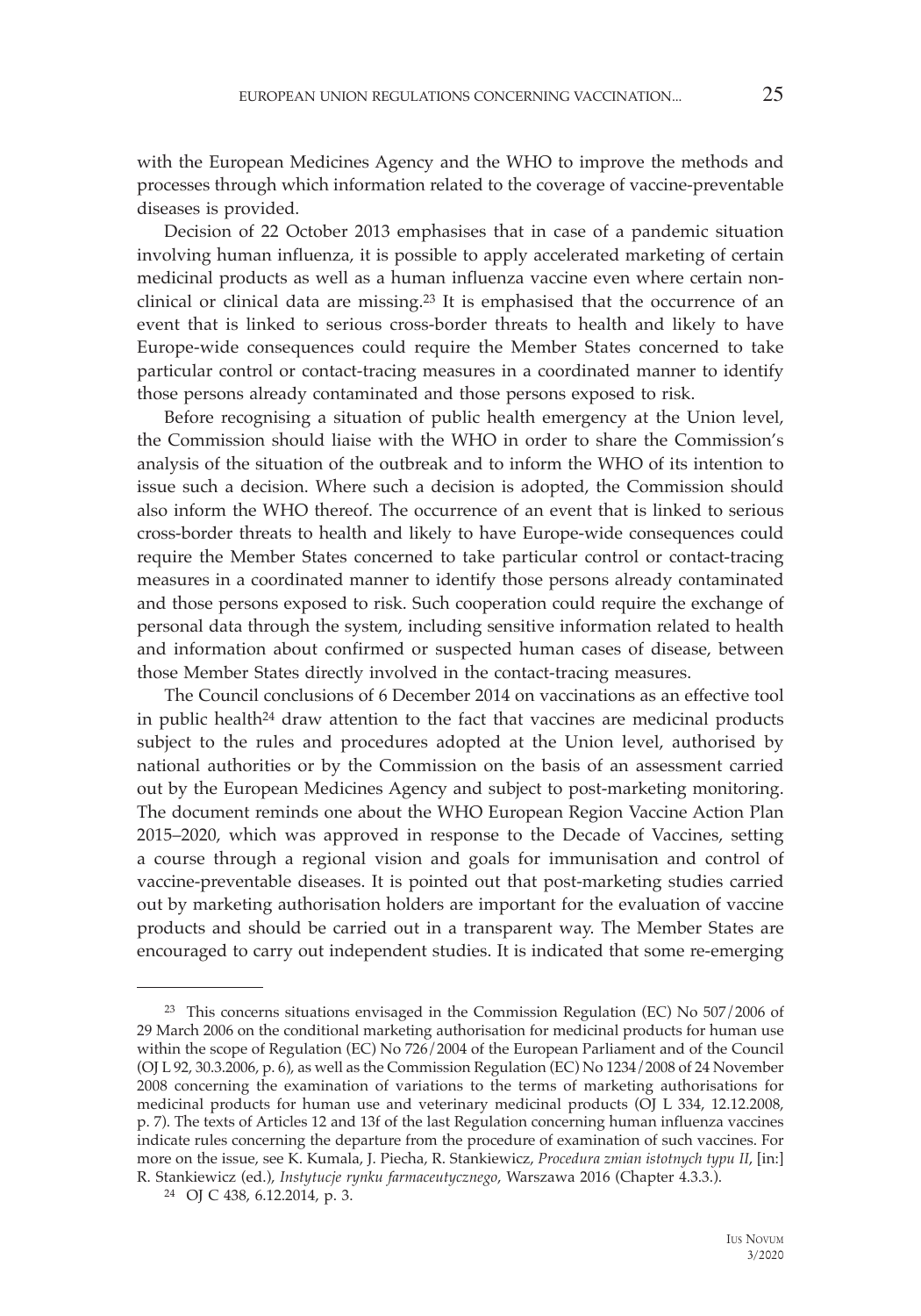communicable diseases still present a public health challenge. It is recognised that vaccination programmes are the responsibility of the individual Member States, while various vaccination schemes exist in the EU. This results in the necessity of strengthening cooperation. It is recognised that many vaccines used in community vaccination programmes have been able to prevent disease in individuals and the herd immunity phenomenon contributed to a healthier global society. This type of immunity may be considered an objective in national vaccination plans. It is observed that in the demographic structure of the European population, there must be a greater focus on preventing infectious diseases by means of vaccination of all age groups. The conclusions emphasise the importance of the general public understanding of the value of vaccination and note the occasional lack of awareness of the benefits of some vaccines and the increasing refusal of vaccination in some Member States. This may lead to under-vaccination in some populations, resulting in public health problems and costly outbreaks.

It is recognised that the public should be aware of the value of vaccination and the crucial role of healthcare professionals in informing and educating the population about the benefits of vaccination is underlined. It is recognised that effective vaccination campaigns are useful in preventing the spread of communicable diseases and they should be absolutely carried out. It is pointed out that some Member States should inform their citizens travelling abroad about the risk of communicable diseases that are not present in the Union. It is emphasised that some viruses can cause chronic pathologies, some even of a neoplastic nature. It is considered necessary that an analysis and evaluation of the safety, effectiveness and impact of vaccines to prevent distinct communicable diseases in the European Union be carried out. It is also regarded as useful that the Member States collaborate and exchange best practices concerning the prevention of communicable diseases through vaccination. It is expected that policies to encourage research, including clinical studies, in the field of vaccination should be supported within the Union, and it is observed that as a result of the success in reducing the spread of a number of serious communicable diseases due to widespread use of vaccinations, the population may believe that these diseases no longer represent a threat to public health.

It is also considered appropriate, in order to react to inaccurate information regarding vaccinations in some Member States, that communication campaigns continue to be carried out to educate the public about the risks related to communicable diseases preventable by vaccination. Then, the Member States are encouraged to: continue to improve epidemiological surveillance and evaluation of the situation concerning communicable diseases in their territories, including diseases preventable by vaccination; improve national vaccination programmes and to strengthen national capacity for carrying out evidence-based, cost-effective vaccination, including the introduction of new vaccines where considered appropriate; develop plans and standard operating procedures in collaboration with the ECDC and the WHO to ensure a timely and effective response to vaccinepreventable diseases during outbreaks, humanitarian crises and emergencies; develop comprehensive and coordinated approaches within vaccination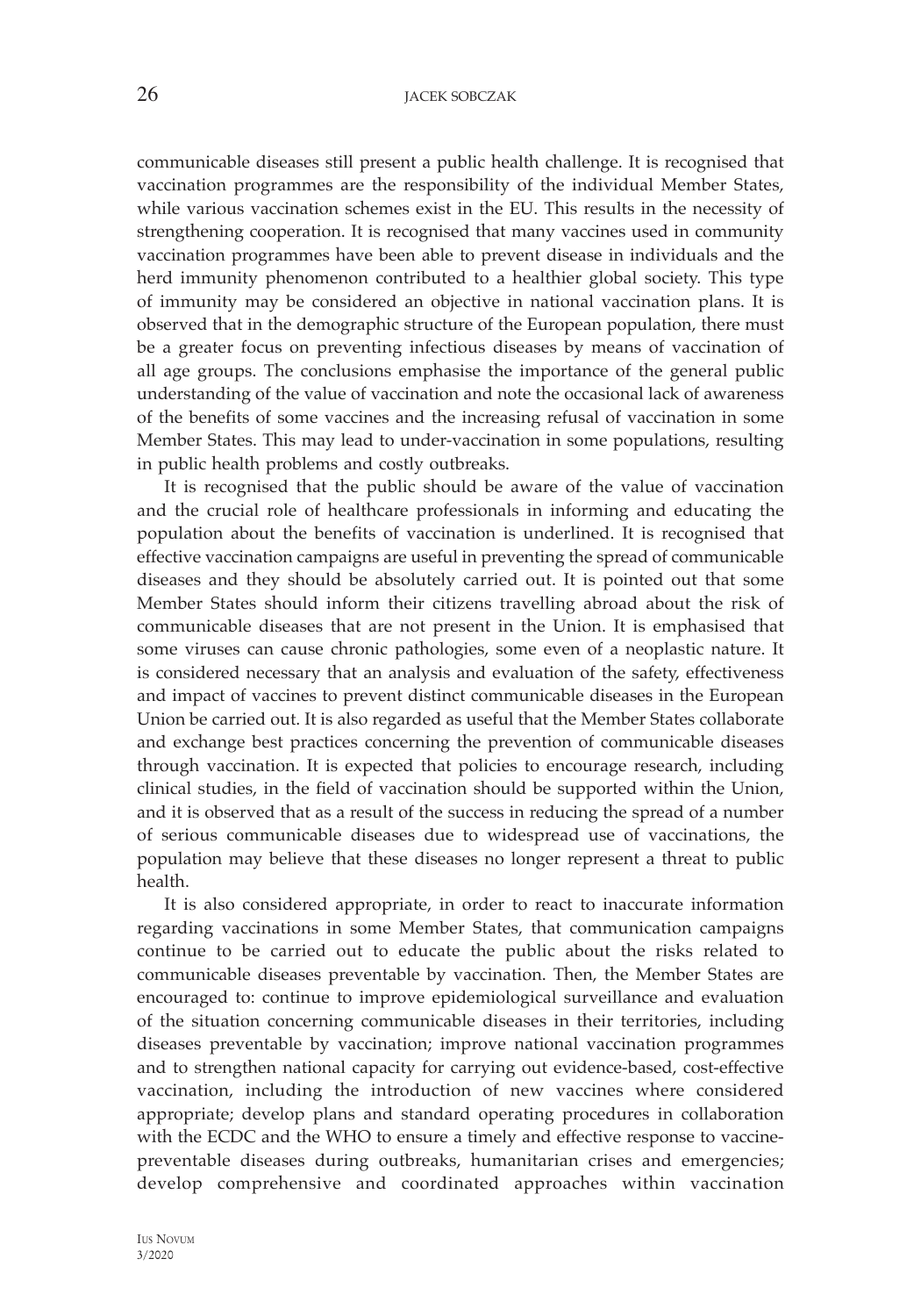programmes, following the Health in All Policies approach creating synergies with broader health policies and pro-actively working with other preventive sectors; ensure transparency with regard to the post-marketing evaluations of vaccines and of studies on the impact of vaccination programmes in order to provide reliable information for both governments, medicine regulators and manufacturers; actively offer appropriate vaccination to population groups considered to be at risk in terms of specific diseases and consider immunisation beyond infancy and early childhood by creating vaccination programmes with lifelong approach. It is considered necessary that the Member States work with health professionals on risk communication in order to maximize their role in informed decision-making, further increase activities aimed at expanding, where necessary, the immunology and vaccinology components of the basic medical training curricula for students of medical and health sciences and provide health professionals with relevant in-service training opportunities, and inform the population in order to raise its trust in vaccinations programmes, using appropriate tools and communication campaigns, also by engaging opinion leaders, civil society and relevant stakeholders (e.g. academia).

Council Recommendation of 7 December 2018 on strengthened cooperation against vaccine-preventable diseases is undoubtedly the summing-up of the Union activities.25 It is stated in it that vaccination is one of the most powerful and costeffective public health measures developed in the 20th century and remains the main tool for primary prevention of communicable diseases. The Recommendation adopted by the Council in accordance with Article 168 para. 6 TFEU aims to improve public health. And it is indicated that although vaccination programmes are the responsibility of the Member States, the cross-border nature of vaccinepreventable diseases and the common challenges faced by national immunisation programmes would benefit from the more coordinated EU action and approaches to preventing or limiting the spread of epidemics and diseases with a cross-border dimension. It is emphasised in the Recommendation (recital 5) that the rapid spread of misinformation through social media and by vocal anti-vaccination activists has fuelled misconceptions that are shifting the public focus away from the individual and collective benefits of vaccination and the risks posed by communicable diseases. Anti-vaccination movements focus towards increased distrust and fears of unproven adverse events. That is why, action is needed to strengthen dialogue with citizens to understand their genuine concerns and doubts about vaccination and to adequately address issues, on the basis of individual needs. It is pointed out that it is necessary to improve vaccination coverage rates, which is the healthcare workers' task. That is why, they should be offered opportunities for continuing education and training on vaccination in accordance with national recommendations.

The Recommendation points out that the differences in vaccination schedules between the Member States, the number of doses administered and timing increase the risk that citizens, particularly children, miss a vaccination while moving from one Member State to another. In such a situation there is a need to bring immunisation services closer to citizens and increase efforts to reach out to the most vulnerable

<sup>25</sup> OJ C 466, 28.12.2018, p. 1; hereinafter Recommendation.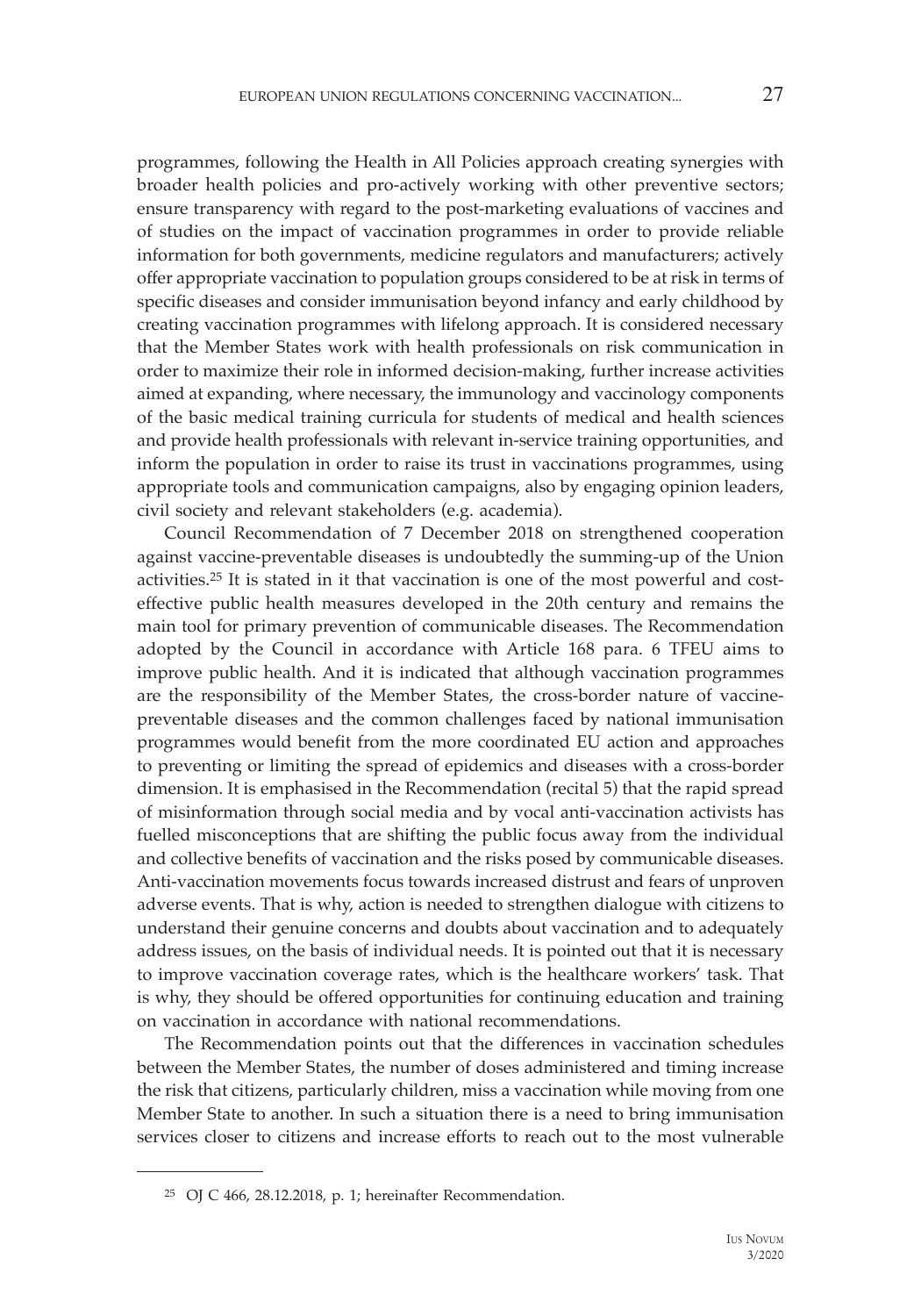28 **JACEK SOBCZAK** 

in society. It is indicated that the European Structural Funds, in particular the European Social Fund (ESF) and the European Regional Development Fund (ERDF), offer significant opportunities for the Member States to strengthen vaccine-related training of healthcare staff and to reinforce health infrastructure capacities in the area of vaccination. It is reminded that demographic changes, mobility of people, climate change and waning immunity are contributing to epidemiological shifts in the burden of vaccine-preventable diseases, which require vaccination programmes with a life-course approach beyond childhood years. This will ensure adequate lifelong protection and contribute to healthy living and healthy aging as well as the sustainability of healthcare systems (recital 10).

The Recommendation points out that vaccine shortages have direct consequences for the delivery and implementation of national vaccination programmes. The Member States face various vaccine supply disruptions, production capacities in the EU remain limited and difficulties persist in sharing vaccines across borders, while the lack of coordinated forecast planning contributes to demand uncertainty. In this context, the European Union and its citizens remain vulnerable in the event of outbreaks of communicable diseases. Thus, there is a need to rapidly advance research and development of new vaccines and improve or adapt existing ones.

Having noticed that considerable proportion of population in the Member States evades vaccination, the authors of the Recommendation point out that the present situation requires innovative partnerships and platforms, high-level expertise and stronger links between disciplines and sectors, as well as investment in social (sic!) and behavioural science research to improve understanding of context-specific determinants underpinning vaccine-hesitant attitudes (recital 12).

In the conclusions of the Recommendation it is stated that the Member States should develop and implement vaccination plans at national and/or regional level, as appropriate, aimed at increasing vaccination coverage with a view to reaching the goals and targets of the WHO's European Vaccine Action Plan by 2020. It is emphasised that the plans could include, for example, provisions for sustainable funding and vaccine supply, a life-course approach to vaccination, capacity to respond to emergency situations, and communication and advocacy activities. It is pointed out that they should aim to achieve by 2020, for measles in particular, a 95% vaccination coverage rate, with two doses of the vaccine for the targeted child population, and work towards closing the immunity gaps across all other age groups, with a view to eliminating measles in the EU. It is indicated that it is necessary to introduce routine check of vaccination status and regular opportunities to vaccinate across different stages of life through routine visits to the primary healthcare system and through additional measures taken, for example when beginning (pre-)school, in the workplace or in care facilities.

The Member States should also facilitate access to national and/or regional vaccination services, by simplifying and broadening opportunities to offer vaccination, leveraging community-based providers, and ensuring targeted outreach to the most vulnerable groups, including socially excluded groups, so as to bridge inequalities and gaps in vaccination coverage. Their task should also be to encourage higher education institutions and relevant stakeholders to consider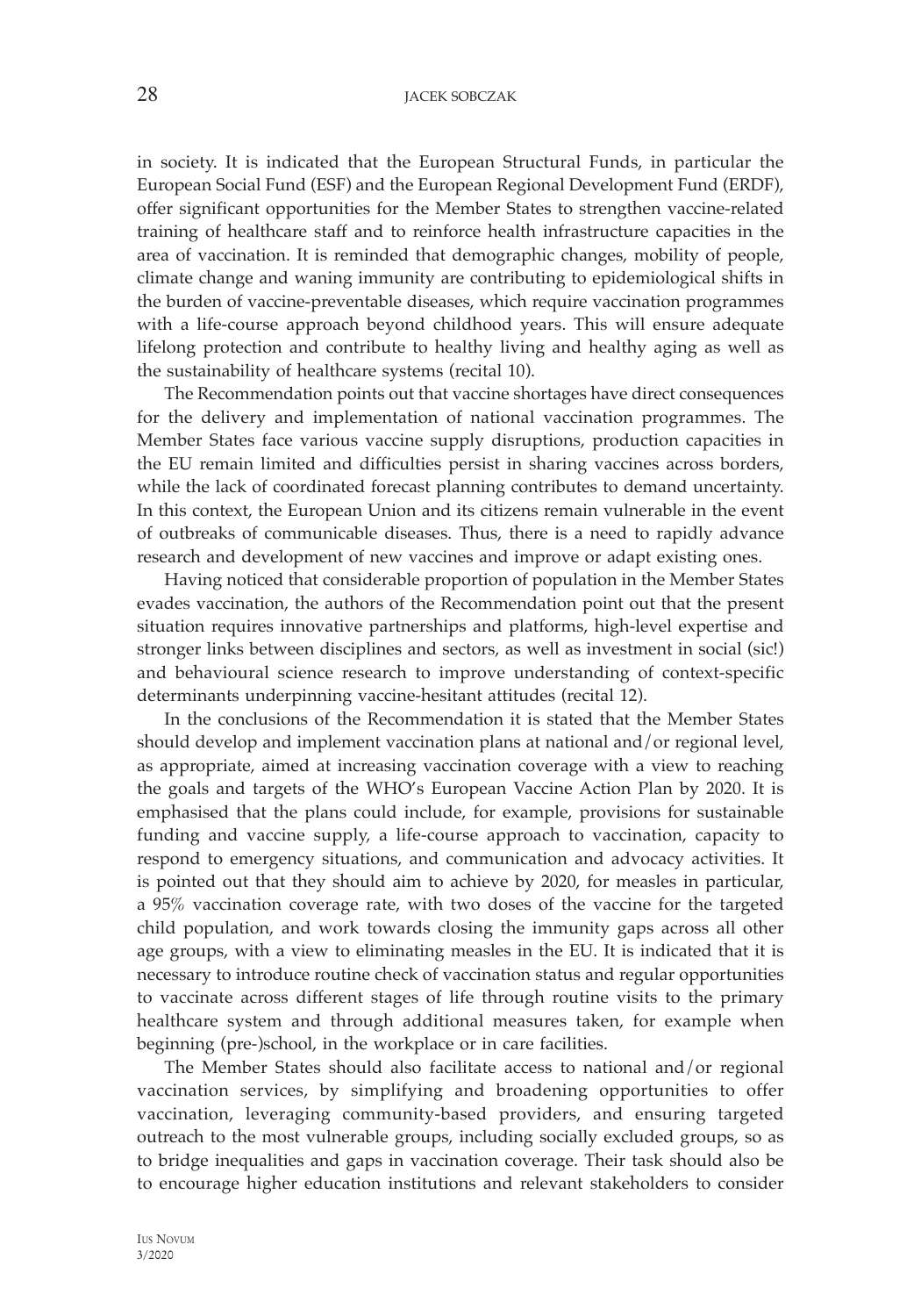including and strengthening training on vaccine-preventable diseases, vaccinology, and immunisation in national medical curricula and any continuing medical education programmes for healthcare workers across all sectors whenever advisable, to strengthen their key role in achieving higher vaccination coverage rates.

It is recognised necessary for the Member States to make use of the opportunities offered by the ESF and the ERDF in order to support the training and skills development of healthcare workers on vaccine-preventable diseases, vaccinology, and immunisation and to reinforce national and regional healthcare infrastructure capacities, including electronic immunisation information systems. It is emphasised that it is imperative to increase communication activities and awareness-raising on the benefits of vaccination by presenting scientific evidence in a form understandable to laypersons, using different context-based strategies, to counter the spread of misinformation, including, for example, through digital tools and partnerships with civil society and other relevant stakeholders. It is also recognised appropriate to engage with and offer training for relevant actors, such as healthcare workers, education stakeholders, social partners and the media as multipliers, to fight complacency and increase trust in immunisation.

It is also pointed out that the Member States must explore the possibility of developing the capacity of health and healthcare institutions to have electronic information on the vaccination status of citizens, for example based on information systems providing reminder functionalities, capturing up-to-date vaccination coverage data across all age groups, and allowing data linkages and exchanges across the healthcare systems. It is recognised that, where appropriate, they should increase support for vaccine research and innovation so that sufficient resources are available for rapid advancement of new or improved vaccines, and facilitate uptake of vaccine research for better-informed national and regional vaccination programmes and policies.26

<sup>26</sup> The Recommendation indicates that the Commission intends to take actions in close cooperation with the Member States aiming to establish a European Vaccination Information Sharing (EVIS) system, coordinated by the ECDC, in order to: examine the feasibility of establishing, by 2020, guidelines for a core EU vaccination schedule taking into account the WHO recommendations for routine immunisation, aiming to improve the compatibility of national schedules and promote equity in the Union citizens' health protection, as well as the feasibility of creating a common vaccination card; strengthen consistency, transparency, and methodologies in the assessment of national and regional vaccination plans, by sharing scientific evidence and tools with the support of National Immunisation Technical Advisor Groups (NITAGs); design the EU methodology and guidance on data requirements for better monitoring of vaccination coverage rates across all age groups, including healthcare workers, in cooperation with the WHO and collect such data and share them at the EU level; establish, by 2019, a European vaccination information portal, with the support of the European Medicines Agency, to provide objective, transparent and updated evidence on vaccination and vaccines, their benefits and safety, and the pharmacovigilance process; counter online vaccine misinformation and develop evidence-based information tools and guidance to support the Member States in responding to vaccine hesitancy, in line with the Commission Communication on tackling online disinformation; continuously monitor the benefits and risks of vaccines and vaccination, at the EU level, including through post-marketing surveillance studies; work towards developing methodologies and strengthen capacities to assess the relative effectiveness of vaccines and vaccination programmes. The general aim is to strengthen the effective application of the Union rules on the protection of workers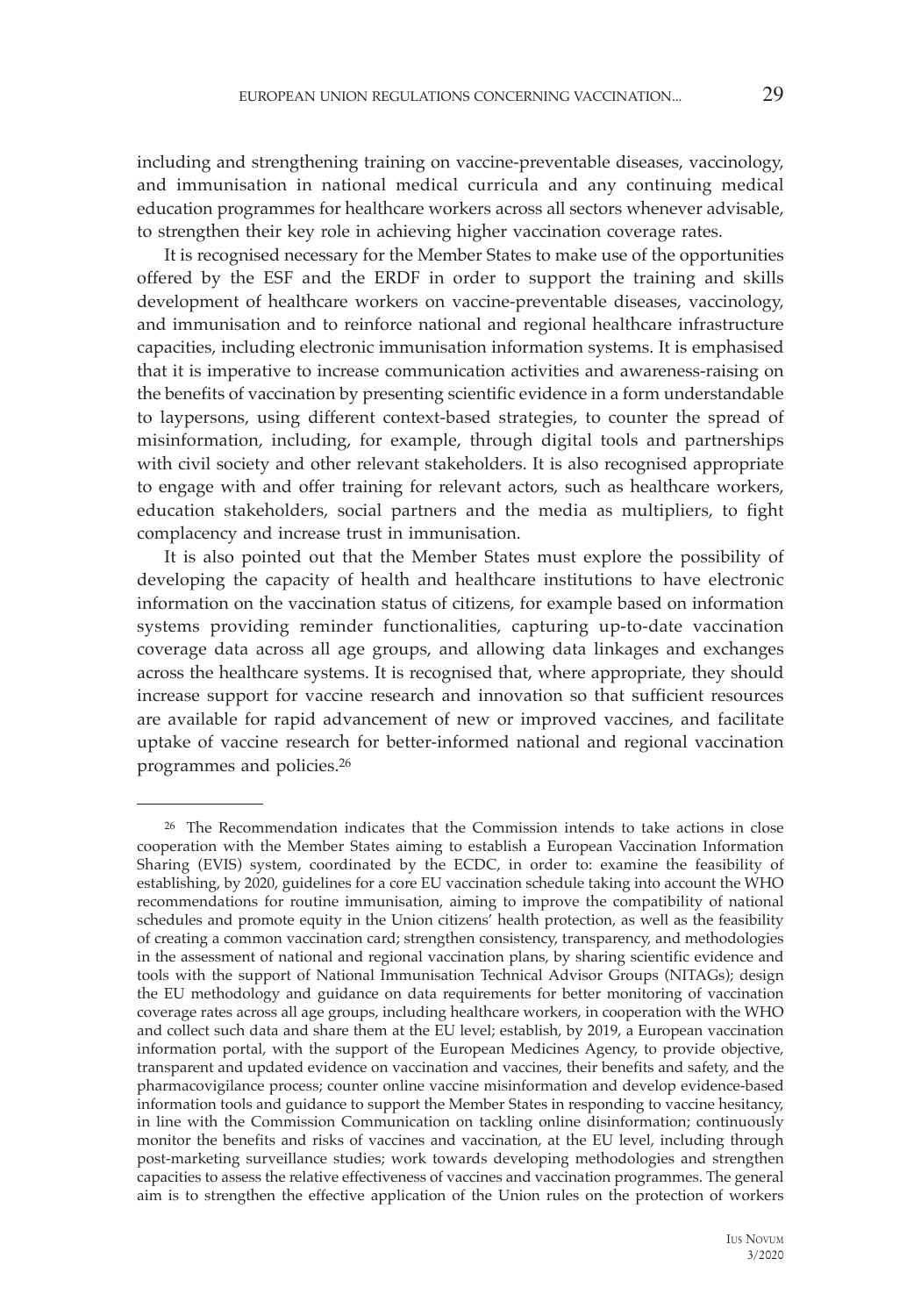30 **JACEK SOBCZAK** 

The analysis of the EU regulations, in particular the content of the Recommendation, indicates that the Council is evidently concerned about the occurrence of a series of communicable diseases in Europe, which were, as it has turned out, too early considered to have been completely combated. Their return can be associated with sensational information about the alleged risks resulting from vaccination that may cause other dangerous diseases, lead to impairment, developmental delays, etc. Another reason can be the inflow of refugees from Africa and Asia, who may be carriers of some infectious diseases, which has not been given due attention for a long time. This last problem seems to be particularly difficult to solve and undoubtedly also very costly. Not ignoring humanitarian issues, the need to take care of people seeking refuge from war, looking for a home to go to and an opportunity to earn a living, the EU Member States must remember about the need to protect their citizens and, as a result, the necessity of examining immigrants and vaccinating them, and even keeping them in quarantine. The European Union legal acts lack attention drawn to this aspect. However, the European Union citizens' unexpected vulnerability to gossip, rumours, and false information about the alleged harmfulness of vaccination has been rightly ascertained. The issue should become an interesting research area for sociologists, political studies specialists, and anthropologists of culture. Indeed, legal regulations cannot change the awareness of their addressees, and dispel myths, stereotypes and superstitions.

### BIBLIOGRAPHY

- Bach-Golecka D., *Pomiędzy solidarnością a wspólnym rynkiem. Uwagi na tle orzecznictwa ETS dotyczącego usług medycznych*, [in:] S. Biernat, S. Dudzik (eds), *Przepływ osób i świadczenie usług w Unii Europejskiej. Nowe zjawiska i tendencje*, Warszawa 2009.
- Krajewska A., *Ochrona zdrowia w Unii Europejskiej*, [in:] J. Barcz (ed.), *Polityki Unii Europejskiej: polityki społeczne, aspekty prawne*, Warszawa 2010.
- Kumala K., Piecha J., Stankiewicz R., *Procedura zmian istotnych typu II*, [in:] R. Stankiewicz (ed.), *Instytucje rynku farmaceutycznego*, Warszawa 2016.
- Malczewska M., [in:] K. Kowalik-Bańczyk, M. Szwarc-Kuczer, A. Wróbel (ed.), *Traktat o Funkcjonowaniu Unii Europejskiej*, Vol. II, Warszawa 2012.
- Pyrć K., *Ludzkie koronawirusy*, Postępy Nauk Medycznych XXVIII (4B), Borgis, 2015.
- Saganek P., *Ochrona zdrowia*, [in:] J. Barcz (ed.), *Prawo Unii Europejskiej. Prawo materialne i polityki*, Vol. II, 2nd edn, Warszawa 2006.
- Saganek P., *Dostęp do usług medycznych w innych państwach członkowskich w świetle orzecznictwa Europejskiego Trybunału Sprawiedliwości*, Przegląd Prawa Europejskiego i Międzynarodowego 2, 2008.

from risks related to exposure to biological agents at work, as laid down in Directive 2000/54/EC and Council Directive 2010/32/EU, taking into account national competences, in particular by supporting continuing education of healthcare workers, monitoring their immunisation status and actively offering vaccination where necessary, to ensure adequate levels of patients' and healthcare workers' safety.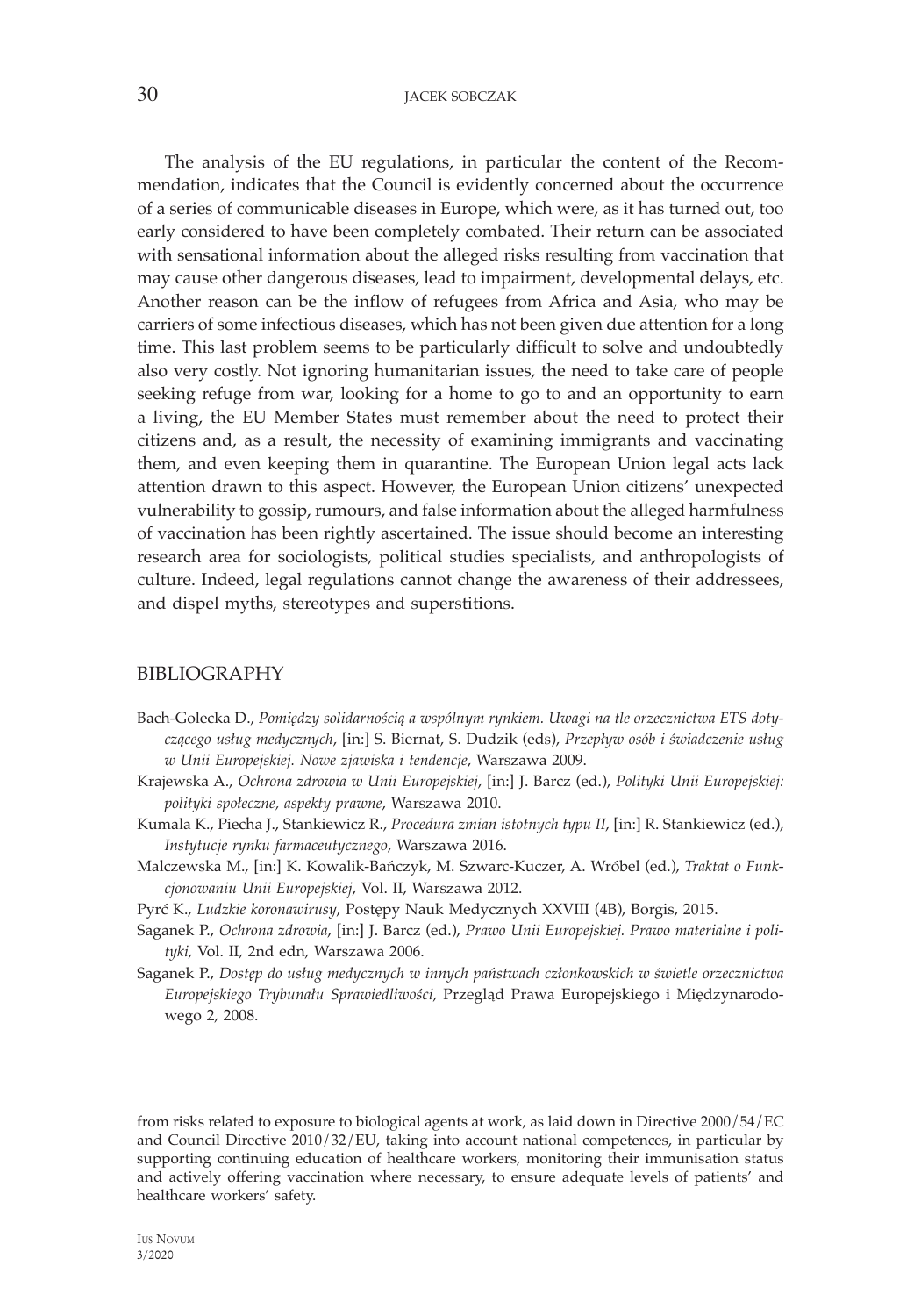- Sobczak J., *Zdrowie publiczne a prawa pacjentów w transgranicznej opiece zdrowotnej*, [in:] M. Urbaniak, R. Staszewski (eds), *Aktualne problemy przemian systemu ochrony zdrowia w Polsce*, Poznań 2017.
- Sobczak J., *Poważne transgraniczne zagrożenie zdrowia w systemie prawa unijnego*, [in:] T. Gardocka, A. Fiutak, D. Jagiełło (eds), *Aktualne problemy prawne w psychologii i medycynie*, Warszawa 2018.
- Sobczak J., *Prawo a medycyna*, Poznań 2018.
- Świątkowski A., *Karta Praw Społecznych Rady Europy*, Warszawa 2006.
- Świątkowski A., *Prawo socjalne Rady Europy*, Kraków 2006.
- Wrześniewska-Wal I., *Wspólnotowe regulacje prawne w obszarze zdrowia publicznego*, Prawo i Medycyna 4, 2004.

#### **Journalistic sources**

- *Coronavirus: What are President Trump's Charges Against the WHO?*, BBC, 1.6.2020, https://www. bbc.com/news/world-us-canada-52294623.
- Finnegan C., *Trump Escalates Fight Against World Health Organization, Threatens to Permanently cut US Funds*, ABC News, 20.5.2020, https://abcnews.go.com/Politics/trump-escalatesfight-world-health-organization-threatens-permanently/story?id=70771446.
- *Getting your Workplace Ready for COVID-19*, WHO, 27.2.2020, https://www.who.int/docs/ default-source/coronaviruse/getting-workplace-ready-for-covid- 19.pdf?sfvrsn=359a81e7\_4.
- Greer S.L., *How Did the EU Get the Coronavirus so Wrong? And What Can it do Right Next Time?*, The New York Times, 6.4.2020, https://nytimes.com/2020/04/06/opinion/europe-coronavirus.html.
- Grochal R., *Rząd robi dobrą minę, ale jest nieprzygotowany na koronawirusa*, Newsweek Polska, 22.5.2020.
- Herszenhorn D.M., Wheaton S., *How Europe Failed the Coronavirus Test. Contagion's Spread is a Story of Complacency, Overconfidence and Lack of Preparation*, Politico, 7.4.2020, https:// www.politico.eu/article/coronavirus-europe-failed-the-test.
- Jennings K., *48 Percent of Europeans Believe False Claims on Vaccines. While Most People Agree Vaccines are Important, a Relative Majority Incorrectly Believe they Often Cause Serious Side Effects*, Politico, 26.4.2019, https://www.politico.eu/article/poll-48-percent-of-europeansbelieve-false-claims-on-vaccines.
- Juničić K., Michalopoulos S., *Measles hit Zagreb as Social Media Join Fight Against Anti-vaccination*, Euractive, 24.9.2019, https://www.euractiv.com/section/health-consumers/news/ measles-hit-zagreb-as-social-media-join-fight-against-anti-vaccination.
- Krasnodębski Z., *Unia kompletnie nieprzygotowana do pandemii*, Rzeczpospolita, 17.4.2020, https://www.rp.pl/Koronawirus-SARS-CoV-2/200419407-Zdzislaw-Krasnodebski-Uniakompletnie-nieprzygotowana-do-pandemii.html.
- Larson H., de Figueiredo A., Karafllakis E., Rawal M., *State of Vaccine Confidence in the EU 2018*, European Commission, Luxembourg 2018, https://ec.europa.eu/health/sites/health/ files/vaccination/docs/2018\_vaccine\_confidence\_en.pdf.
- Lovelace Jr B.., *Trump Says the U.S. Will cut Ties with World Health Organization*, CNBC, 29.5.2020, https://www.cnbc.com/2020/05/29/trump-says-the-us-will-cut-ties-with-world-healthorganization.html.
- Oltermann Ph., *Europe's Covid Predicament How do you Solve a Problem Like the Anti-vaxxers?*, The Guardian, 23.5.2020, https://www.theguardian.com/world/2020/may/23/europescovid-predicament-how-do-you-solve-a-problem-like-the-anti-vaxxers.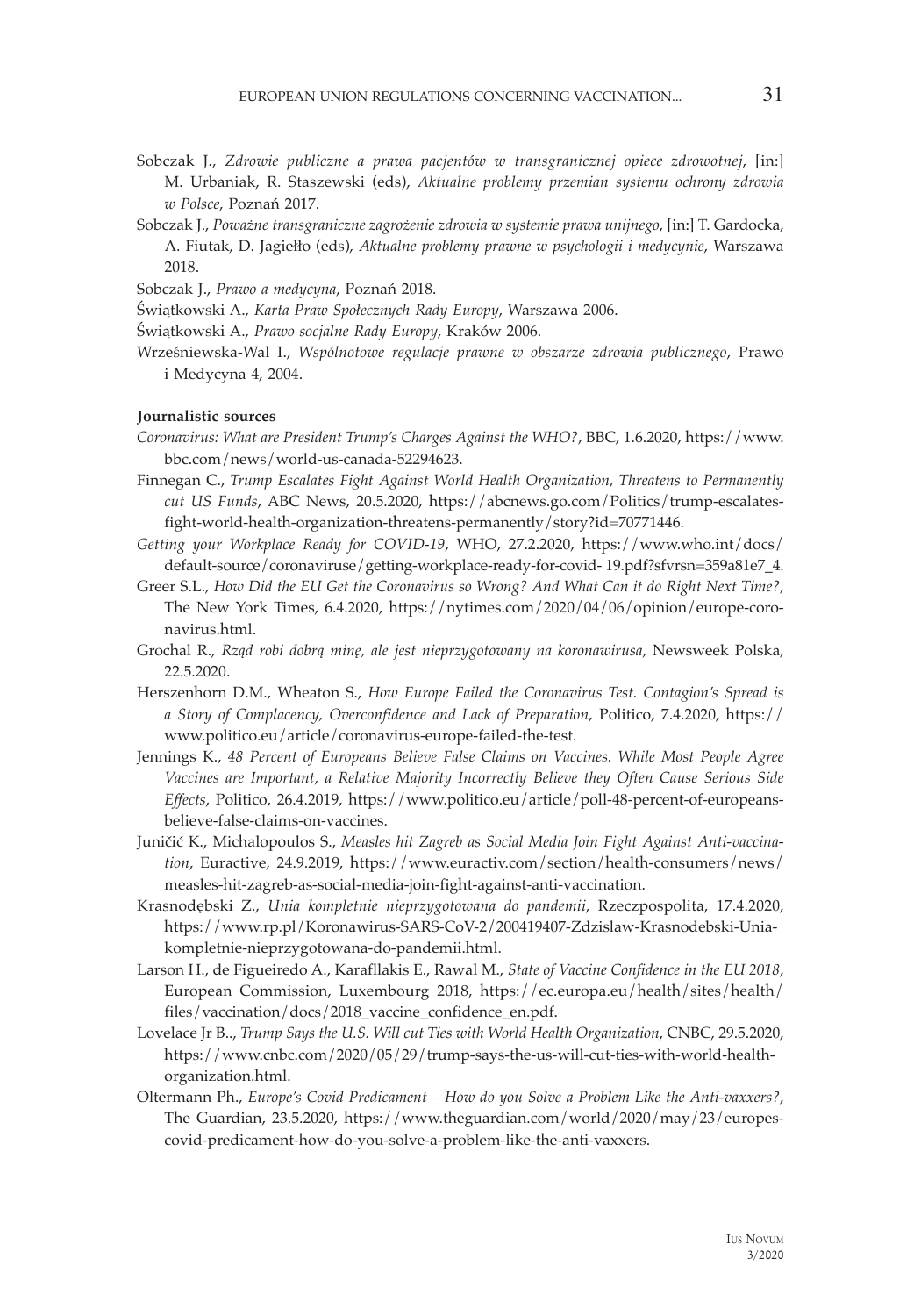- Pierini M., *Caught Unprepared by Pandemic, Europe Must Relearn Tough Lessons*, Carnegie Europe, 18.3.2020, https://carnegieeurope.eu/2020/03/18/caught-unprepared-by-pandemiceurope-must-relearn-tough-lessons-pub-81315.
- *Ruchy antyszczepionkowe jednym z największych zagrożeń dla zdrowia*, Medycyna Praktyczna, 17.1.2019, https://www.mp.pl/szczepienia/aktualnosci/202357,ruchy-antyszczepionkowejednym-z-najwiekszych-zagrozen-dla-zdrowia.
- Sayegh N., *Europe's Anti-vaxxers Could Lead to a Public Health Crisis*, TRT World, 5.11.2019, https://www.trtworld.com/opinion/europe-s-anti-vaxxers-could-lead-to-a-public-healthcrisis-31141.
- Stavrinou R., *Europe is Unprepared to Face Future Deadly Disease Outbreaks*, New Europe, 17.12.2019, https://www.neweurope.eu/article/europe-is-unprepared-to-face-futuredeadly-disease-outbreaks.
- Stodolak S., *Koronawirus wywoła gospodarczy kryzys. Nie gasić pożaru benzyną*, Dziennik.pl, 18.3.2020, https://wiadomosci.dziennik.pl/opinie/artykuly/6464480,koronawirus-kryzys-gospodarczy-opinia.html.
- Turczyn A., *Zwalczanie chińskiego #koronawirus jest odbieraniem ludziom wolności przez rządy przy pomocy strachu bez wystrzału*, 17.5.2020, https://trybun.org.pl/2020/05/17/zwalczaniechinskiego-koronawirus-jest-odbieraniem-ludziom-wolnosci-przez-rzady-przy-pomocystrachu-bez-wystrzalu.
- Wolska A., *Trump: USA zrywają relacje ze Światową Organizacją Zdrowia*, Euractive.pl, 31.5.2020, https://www.euractiv.pl/section/bezpieczenstwo-i-obrona/news/trump-usa-whozerwane-relacje-chiny-pandemia-koronawirus.

# EUROPEAN UNION REGULATIONS CONCERNING VACCINATION AS A MEANS OF PREVENTING INFECTIOUS DISEASES IN THE FACE OF COVID-19/SARS-COV-2 PANDEMIC

#### Summary

The emergence of the coronavirus proves that Europe is essentially one organism, and the considerable mobility of its inhabitants indicates that health protection should be thought of in terms of the entire continent or even globally. Therefore, the health policy was rightly considered in the Treaty on the Functioning of the European Union, in Article 168, to be a separate policy of the European Union. However, it is also supported by later quite detailed regulations. These regulations stress the importance of vaccination for the protection of public health, and the need to provide information on infectious diseases. An epidemiological surveillance and control network has also been established in the EU. It was also noted that accelerated marketing of medicinal products, including vaccines, is possible even when some clinical data are not available. Vaccines were considered to be medicinal products that are subject to regulations and procedures adopted at the European Union level. It was pointed out that the whole society should be aware of the value of vaccination. It is necessary, in the face of false and inaccurate information, to conduct information campaigns on the dangers of infectious diseases that are preventable by vaccination. Attention was also paid to the negative effects of anti-vaccination movements, stating that as a result of their actions a significant part of the population in the EU countries evades vaccination.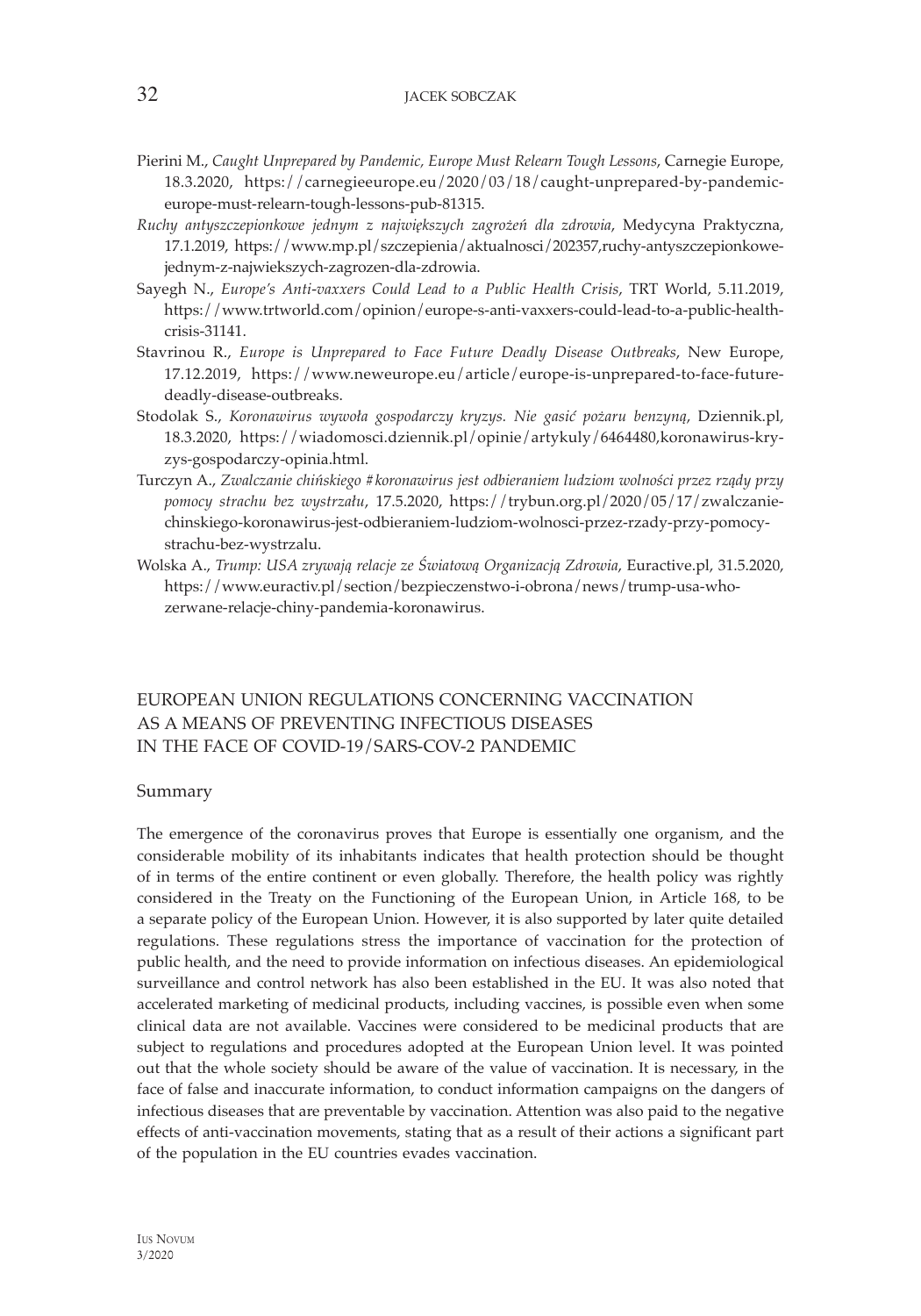Keywords: World Health Organization, pandemic, coronavirus, European Union, Treaty on the Functioning of the European Union, cross-border epidemic, cross-border health threat, European Union health policy, vaccination, global alliance for vaccines and vaccination, public health, diseases preventable by vaccination

# REGULACJE UNIJNE W ZAKRESIE SZCZEPIEŃ JAKO ŚRODEK ZWALCZANIA CHORÓB ZAKAŹNYCH W OBLICZU PANDEMII COVID-19/SARS-COV-2

#### Streszczenie

Pojawienie się koronawirusa dowodzi, że Europa jest w gruncie rzeczy jednym organizmem, a olbrzymia mobilność jej mieszkańców wskazuje, że o ochronie zdrowia należy myśleć w kategoriach całego kontynentu czy nawet globalnie. Słusznie więc polityka zdrowotna w Traktacie o Funkcjonowaniu Unii Europejskiej została potraktowana w art. 168 jako samodzielna polityka Unii Europejskiej. Oparta jest ona jednak także o dość szczegółowe późniejsze regulacje. W treści tych regulacji zwrócono uwagę na znaczenie szczepień dla ochrony zdrowia publicznego oraz konieczność przekazywania informacji dotyczących chorób zakaźnych. Powołano także sieć nadzoru i kontroli epidemiologicznej w UE. Zauważono, że możliwe jest przyspieszone wprowadzenie do obrotu produktów leczniczych, w tym także szczepionek, nawet wtedy, gdy brak jest w odniesieniu do nich niektórych danych klinicznych. Uznano, że szczepionki są produktami leczniczymi, które podlegają przepisom i procedurom przyjętym na szczeblu Unii Europejskiej. Wskazano, że ogół społeczeństwa powinien być świadom wartości szczepień, a wobec nieprawdziwych i nieprecyzyjnych informacji konieczne jest prowadzenie kampanii informacyjnych o zagrożeniach związanych z chorobami zakaźnymi, które są możliwe do uniknięcia dzięki szczepieniom. Zwrócono także uwagę na negatywne skutki ruchów antyszczepionkowych, konstatując, że na skutek ich działań znacząca część populacji w państwach unijnych uchyla się od szczepień.

Słowa kluczowe: Światowa Organizacja Zdrowia, pandemia, koronawirus, Unia Europejska, Traktat o Funkcjonowaniu Unii Europejskiej, epidemia transgraniczna, transgraniczne zagrożenie dla zdrowia, polityka zdrowotna Unii Europejskiej, szczepienia, globalny sojusz na rzecz szczepionek i szczepień, zdrowie publiczne, przeciwdziałanie chorobom zwalczanym drogą szczepień

# REGULACIÓN COMUNITARIA DE VACUNAS COMO MEDIDA DE LUCHA CONTRA ENFERMEDADES CONTAGIOSAS EN EL MARCO DE PANDEMIA COVID-19/SARS-COV-2

#### Resumen

La aparición de coronavirus demuestra que Europa en general es el un único organismo. La gran movilidad de sus habitantes indica que hay pensar sobre la protección de salud en la categoría de todo el continente o incluso globalmente. Con razón, la política sanitaria en el Tratado de Funcionamiento de la Unión Europea está regulada en el art. 168 como política independiente de la Unión Europea. Se basa, sin embargo, en la regulación posterior. Esta regulación presta la atención a la importancia de las vacunas para la protección de la salud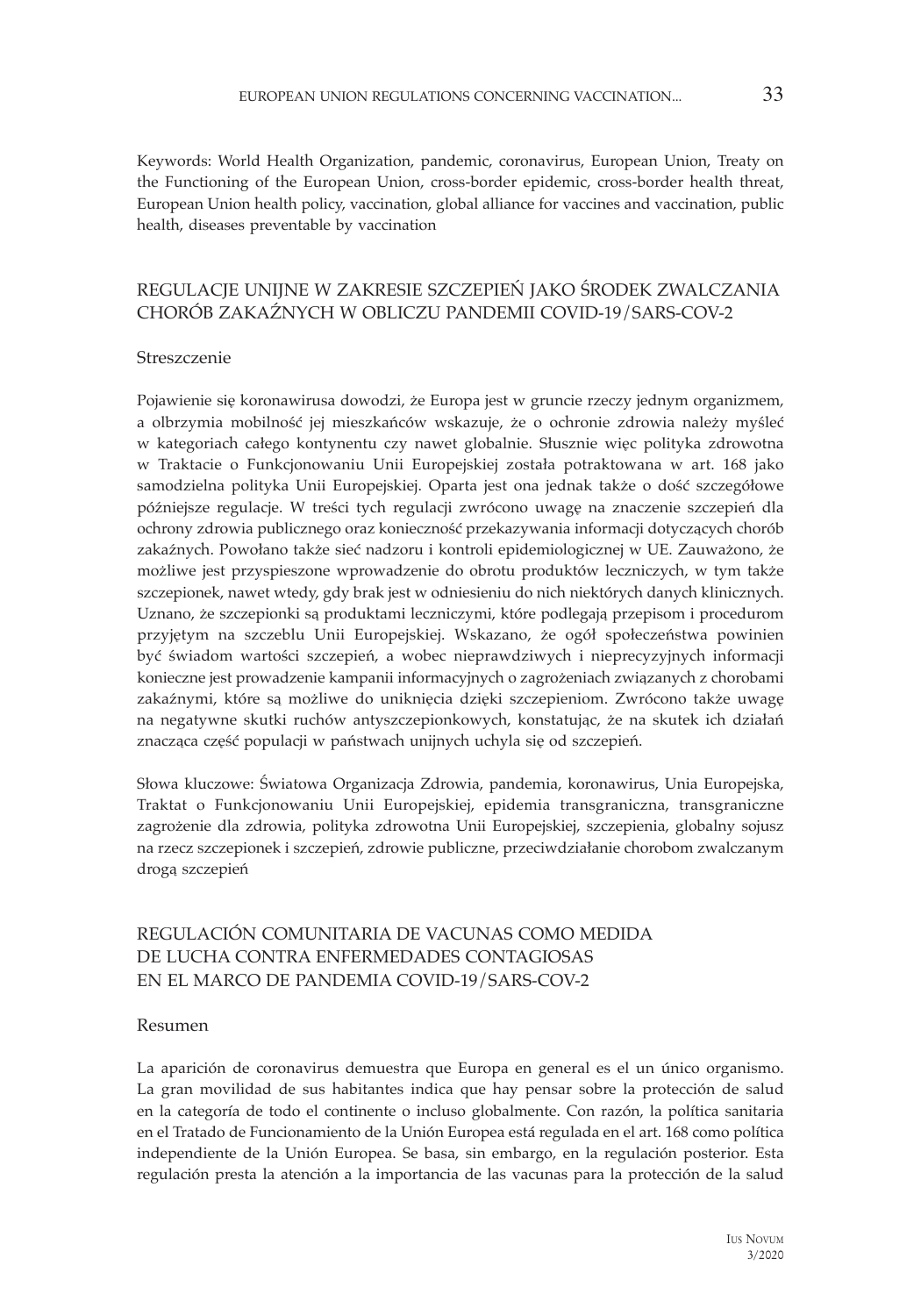pública, a la necesidad de trasmisión de la información relativa a las enfermedades contagiosas. Se ha establecido también la red de supervisión y control epidemiológico en la UE. Se observa también, que es posible acelerar la introducción al tráfico de productos médicos, incluyendo las vacunas, incluso cuando carecen de algunos datos clínicos. Se considera que vacunas son productos médicos sometidos a la normativa y procesos aprobados por la Unión Europea. Se indica que la sociedad ha de ser consciente de la importancia de vacunas y en cuanto a la información falsa e imprecisa, es necesario llevar a cabo campaña de información sobre riesgos relacionados con enfermedades contagiosas que se pueden evitar gracias a las vacunas. Se presta también atención a los efectos negativos de movimientos antivacunas, llegando a la conclusión que por su actividad una parte importante de la población en los países comunitarios no se vacuna.

Palabras claves: Organización Mundial de la Salud, pandemia, coronavirus, Unión Europea, Tratado de Funcionamiento de la Unión Europea, epidemia transfronteriza, peligro transfronterizo para la salud, unión global a favor de vacunas y vacunación, salud pública, prevención ante enfermedades combatidas con vacunas

# ЗАКОНОДАТЕЛЬСТВО ЕС ОТНОСИТЕЛЬНО ВАКЦИНАЦИИ КАК СРЕДСТВА БОРЬБЫ С ИНФЕКЦИОННЫМИ ЗАБОЛЕВАНИЯМИ В КОНТЕКСТЕ ПАНДЕМИИ КОВИД-19/SARS-COV-2

#### Аннотация

Распространение нового коронавируса показало, что Европа, по сути, представляет из себя единый организм. Ввиду значительной мобильности ее жителей проблемы здравоохранения следует рассматривать с точки зрения всего континента и даже в глобальном масштабе. Неслучайно в ст. 168 Договора о функционировании Европейского союза отдельно определена политика ЕС в области здравоохранения. Более детально политика в области здравоохранения регулируется последующими нормативными актами. Среди прочего, в нормативных актах ЕС особое внимание уделено важности вакцинации для охраны общественного здравоохранения, а также необходимости обмена информацией, касающейся инфекционных заболеваний. Кроме этого, в ЕС создана сеть учреждений эпидемиологического надзора и контроля. Законодательством ЕС предусмотрена возможность ускоренного выпуска на рынок лекарственных средств, в том числе вакцин, даже если по ним отсутствуют некоторые клинические данные. Вакцины относятся к лекарственным средствам, на которые распространяются правила и процедуры, принятые на уровне Европейского союза. Автор указывает, что широкая общественность должна осознавать важность вакцинации, и что ввиду распространения ложной и неточной информации необходимо проводить разъяснительные кампании о рисках, связанных с инфекционными заболеваниями, предотвратимых посредством вакцинации. Кроме этого, автор обращает внимание на негативные последствия деятельности движений против вакцинации и констатирует, что в результате их действий значительная часть населения в странах ЕС уклоняется от вакцинации.

Ключевые слова: Всемирная организация здравоохранения; пандемия; коронавирус; Европейский Союз; Договор о функционировании Европейского Союза; трансграничная эпидемия; трансграничные угрозы для здоровья; политика Европейского Союза в области здравоохранения; вакцинация; Глобальный альянс по вакцинам и иммунизации; здравоохранение; предотвращение заболеваний, против которых имеются вакцины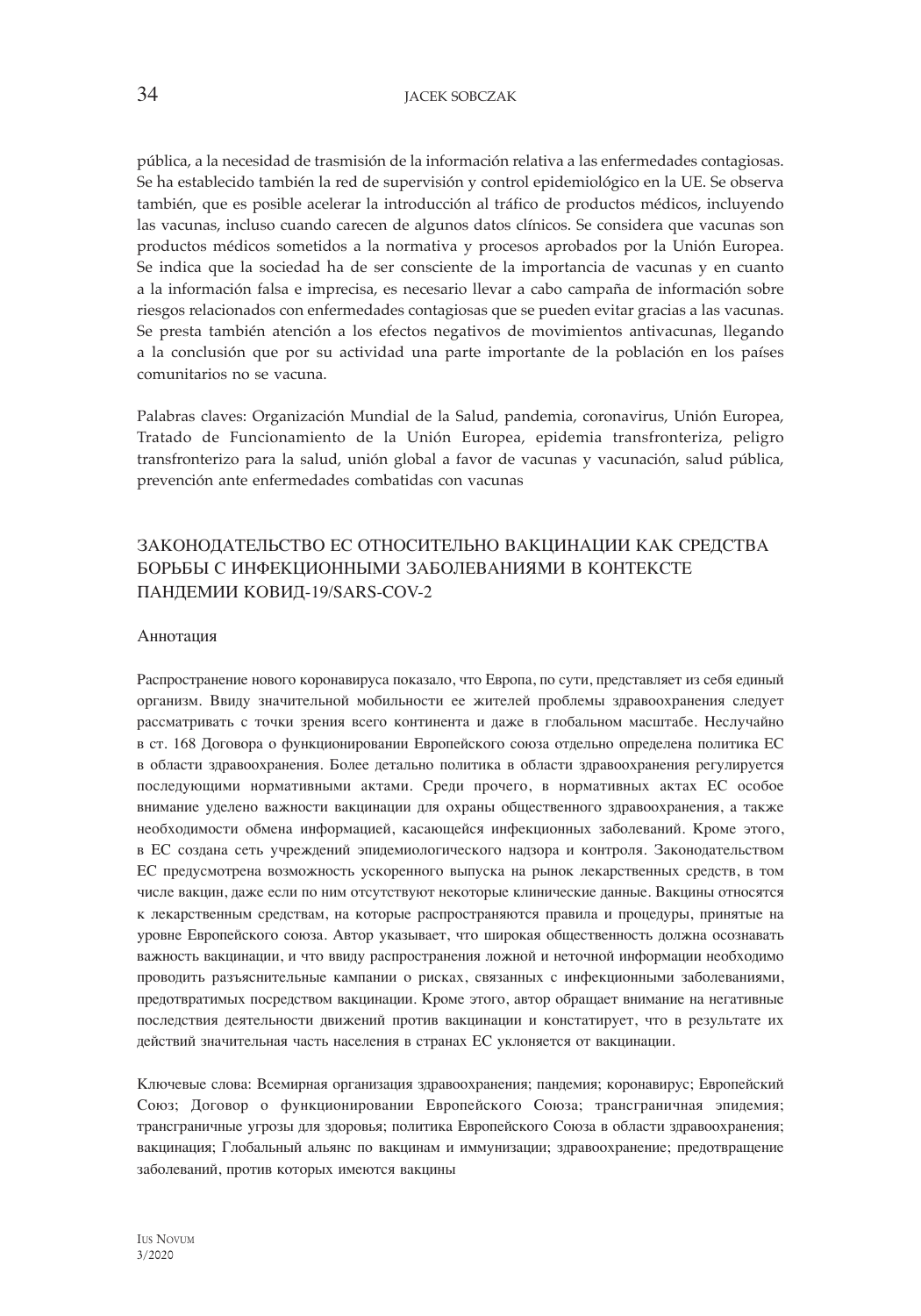# EU-VORSCHRIFTEN ZUR IMPFUNG ALS MASSNAHME ZUR BEKÄMPFUNG VON ANSTECKENDEN KRANKHEITEN MIT BLICK AUF DIE COVID-19/SARS-COV-2-PANDEMIE

#### Zusammenfassung

Die Ausbreitung des sogenannten Coronavirus zeigt, dass Europa im Grunde als ein Organismus betrachtet werden kann und die enorme Mobilität seiner Bewohner macht deutlich, dass über den Schutz der öffentlichen Gesundheit im Hinblick auf den Kontinent als Ganzes oder auch aus globaler Sicht nachgedacht werden sollte. So wurde die Gesundheitspolitik in Artikel 168 des Vertrages über die Arbeitsweise der Europäischen Union zu Recht als eigenständige EU-Politik behandelt. Sie stützt sich darüber hinaus aber auch auf spätere spezifische gesetzliche Regelungen. In diesen Rechtsvorschriften wird auf die Bedeutung von Impfungen für den Schutz der öffentlichen Gesundheit hingewiesen und die Notwendigkeit, Informationen über Infektionskrankheiten bereitzustellen, herausgestellt. Es wurde entschieden, in der EU ein Netz für die epidemiologische Überwachung und die Kontrolle übertragbarer Krankheiten aufzubauen. Außerdem wird festgestellt, dass auch wenn einige klinische Daten nicht verfügbar sind, ein beschleunigtes Inverkehrbringen von Arzneimitteln, einschließlich Impfstoffen, möglich ist. Es wird ausgeführt, dass Impfstoffe Arzneimittel sind, die den auf EU-Ebene erlassenen Vorschriften und Verfahren unterliegen. Betont wird, dass die Allgemeinheit sich über den Wert der Immunisierung durch Impfung bewusst sein sollte und dass angesichts der vielen kursierenden Falschinformationen und ungenauen Auskünfte Informationskampagnen über die Gefahren von Infektionskrankheiten notwendig sind, die sich durch Schutzimpfungen verhüten lassen. Es wird daneben auf die negativen Folgen der Impfgegnerschaft hingewiesen, und der Autor kommt zu dem Schluss, dass als Resultat der Aktivität der impfkritischen Bewegung ein erheblicher Teil der Bevölkerung in den EU-Ländern impfskeptisch ist.

Schlüsselwörter: Weltgesundheitsorganisation (WHO), Pandemie, Coronavirus, Europäische Union, Vertrag über die Arbeitsweise der Europäischen Union, grenzüberschreitende Epidemie/weit verbreitete schwere länderübergreifende Krankheit, grenzüberschreitende Gesundheitsbedrohung, Gesundheitspolitik der Europäischen Union, Impfungen, Globale Allianz für Impfstoffe und Immunisierung (GAVI), öffentliche Gesundheit, Bekämpfung von durch Impfung verhütbaren Krankheiten

# RÉGLEMENTATION DE L'UE SUR LA VACCINATION COMME MOYEN DE LUTTE CONTRE LES MALADIES INFECTIEUSES FACE À LA PANDÉMIE COVID-19/SARS-COV-2

#### Résumé

L'émergence de soi-disant le coronavirus prouve que l'Europe est essentiellement un organisme, et l'énorme mobilité de ses habitants indique que la protection de la santé doit être envisagée en termes de tout le continent, et même globalement. Par conséquent, la politique de la santé a été traitée à juste titre dans le Traité sur le fonctionnement de l'Union européenne à l'art. 168 en tant que politique indépendante de l'Union européenne. Cependant, elle est également basé sur des réglementations ultérieures assez détaillées. Dans le contenu de ces réglementations, l'attention a été attirée sur l'importance de la vaccination pour la protection de la santé publique,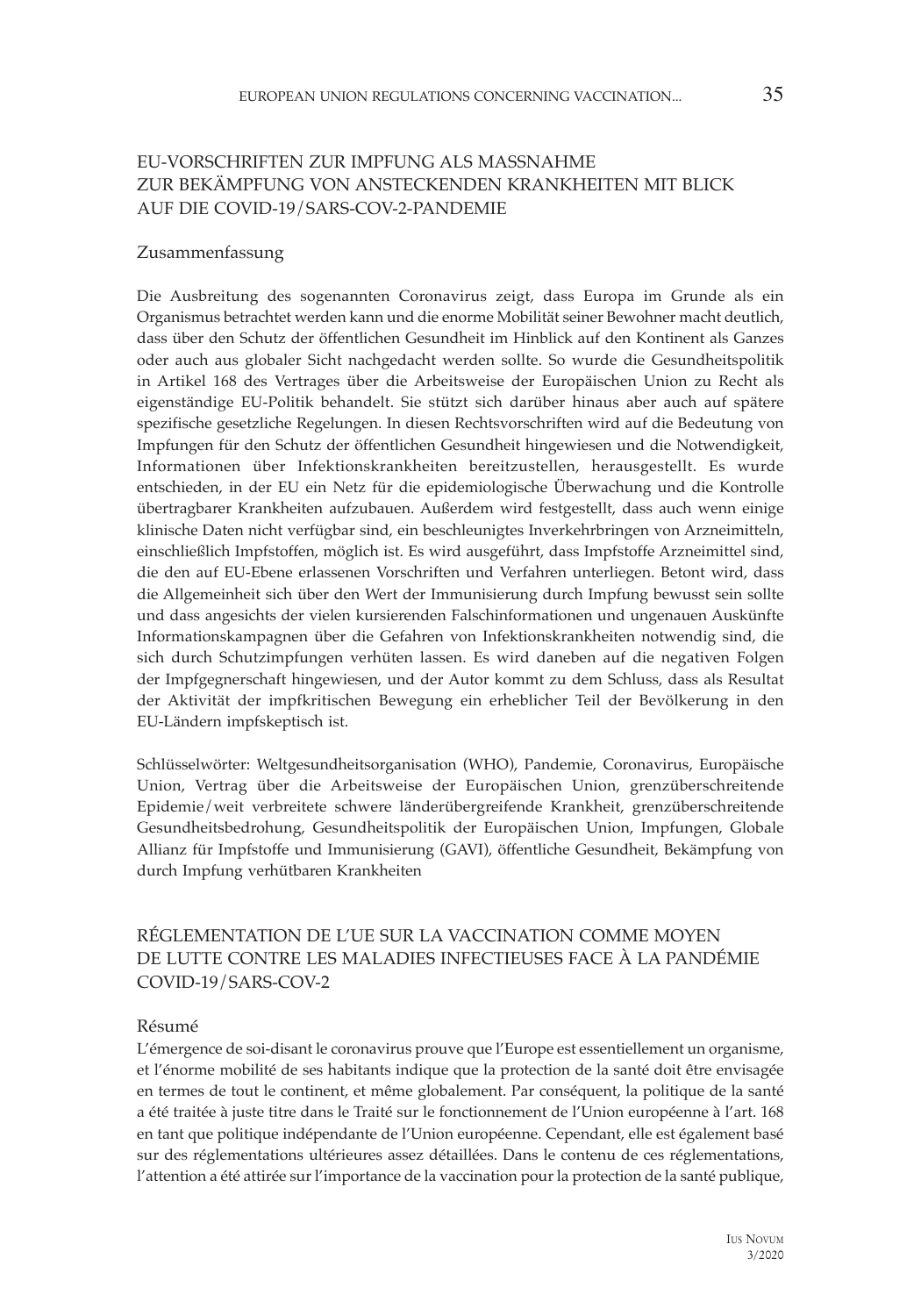la nécessité de fournir des informations sur les maladies infectieuses. Un réseau de surveillance et de contrôle épidémiologiques a également été mis en place dans l'UE. Il a également été noté qu'une accélération de la mise sur le marché des médicaments, y compris des vaccins, est possible même lorsque certaines données cliniques ne sont pas disponibles. Les vaccins étaient considérés comme des médicaments soumis aux réglementations et procédures adoptées au niveau de l'Union européenne. Il a été souligné que le grand public devrait être conscient de la valeur des vaccinations, et étant donné les informations fausses et inexactes, il est nécessaire de mener des campagnes d'information sur les dangers des maladies infectieuses qui peuvent être évitées grâce à la vaccination. Une attention particulière a également été accordée aux effets négatifs des mouvements anti-vaccination, déclarant qu'en raison de leurs actions, une partie importante de la population des pays de l'UE échappe à la vaccination.

Mots-clés: Organisation mondiale de la santé, pandémie, coronavirus, Union européenne, Traité sur le fonctionnement de l'Union européenne, épidémie transfrontalière, menace sanitaire transfrontalière, politique de santé de l'Union européenne, vaccination, alliance mondiale pour les vaccins et la vaccination, santé publique, prévention des maladies contrôlées par la vaccination

# NORME COMUNITARIE NELL'AMBITO DELLE VACCINAZIONI COME MEZZO DI LOTTA ALLE MALATTIE INFETTIVE DI FRONTE ALLA PANDEMIA COVID-19/SARS-COV-2

#### Sintesi

L'apparizione del cosiddetto coronavirus dimostra che l'Europa è in effetti un unico organismo e l'enorme mobilità dei suoi abitanti indica che la protezione della salute va pensata nelle categorie di intero continente e addirittura a livello globale. Giustamente quindi la politica sanitaria nel Trattato sul funzionamento dell'Unione europea è stata considerata nell'art. 168 come politica autonoma dell'Unione Europea. È basata tuttavia anche su successive norme abbastanza dettagliate. In tali norme si è posto l'accento sull'importanza delle vaccinazioni per la protezione della salute pubblica e sulla necessità di trasmissione delle informazioni riguardanti le malattie infettive. È stata istituita una rete di sorveglianza epidemiologica e di controllo delle malattie trasmissibili nell'UE. Si è notato anche che è possibile un'immissione accelerata sul mercato di medicinali, tra cui anche i vaccini, anche quando mancano nei loro confronti alcuni dati clinici. Si è riconosciuto che i vaccini sono medicinali soggetti alle norme e alle procedure assunte a livello di Unione europea. Si è indicato che in generale la società dovrebbe essere consapevole dell'importanza delle vaccinazioni, e nei confronti delle informazioni false e imprecise è necessario condurre campagne informative sui rischi legati alle malattie infettive, evitabili grazie alle vaccinazioni. Si sono fatte anche notare le conseguenze negative dei movimenti antivaccinisti, constatando che in seguito alle loro attività una parte significativa della popolazione negli stati comunitari evita le vaccinazioni.

Parole chiave: Organizzazione Mondiale della Sanità, pandemia, coronavirus, Unione europea, Trattato sul funzionamento dell'Unione europea, epidemia transfrontaliera, rischio sanitario transfrontaliero, politica sanitaria dell'Unione europea, vaccinazioni, Alleanza globale per i vaccini e l'immunizzazione, salute pubblica, lotta contro le malattie prevenibili da vaccino